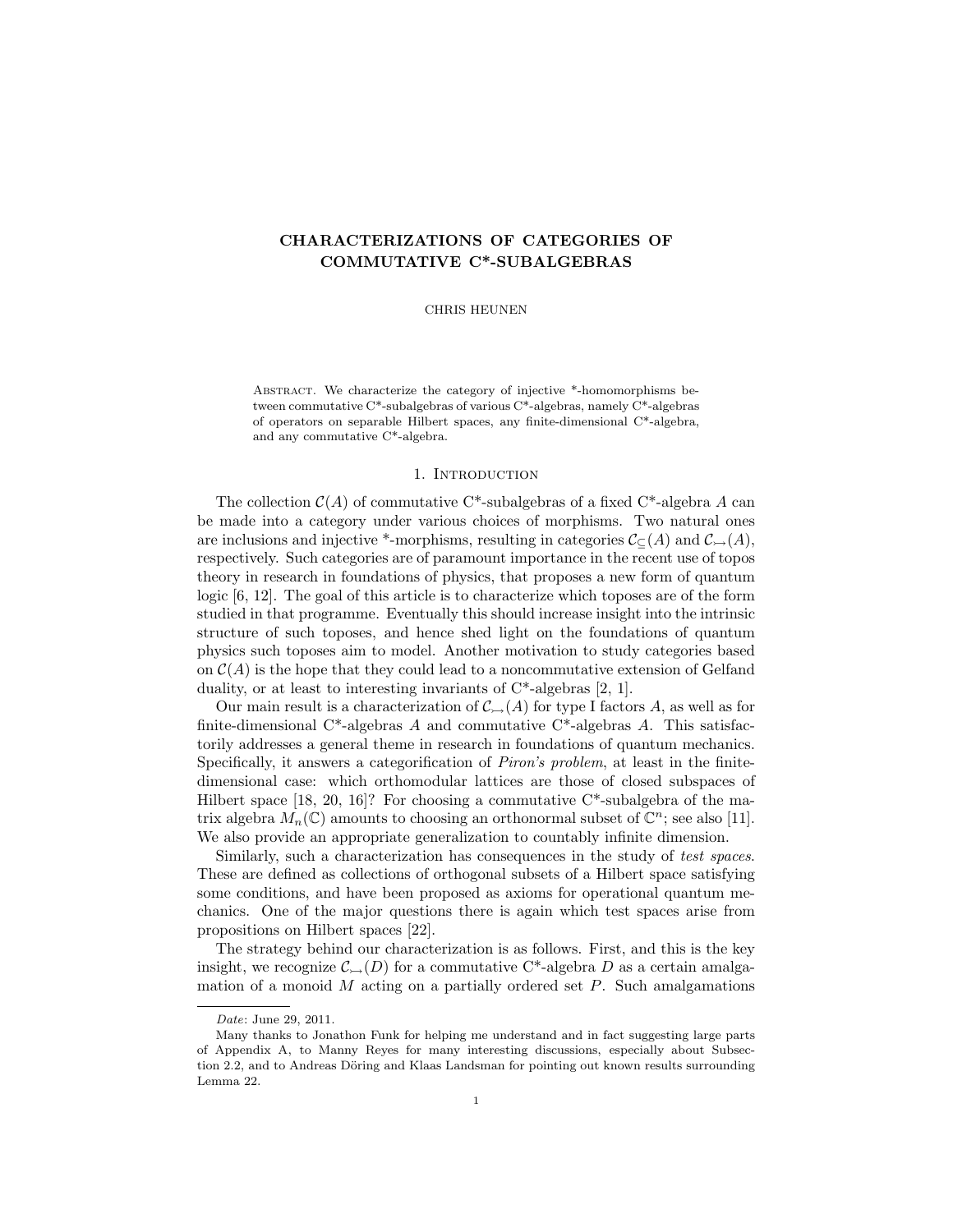### 2 CHRIS HEUNEN

are characterized in Section 3. Second, we use known results to characterize the partially ordered set  $P = \mathcal{C}_{\subset}(D)$ , consisting of partitions of the Gelfand spectrum of D, in Section 4. Third, we show that  $\mathcal{C}_{\rightarrow}(A)$  is equivalent to  $\mathcal{C}_{\rightarrow}(D)$  for a weakly terminal object D in  $\mathcal{C}_{\rightarrow}(A)$  for the various types of C\*-algebras A, finishing our characterization. This last step is the only one limiting our characterization to C\*-algebras A that are type I factors, finite-dimensional, or commutative. Finally, Section 6 discusses the relation between  $\mathcal{C}_{\hookrightarrow}$  and  $\mathcal{C}_{\subseteq}.$  Part of this discussion is already contained in the preliminaries of Section 2. Appendix A records some intermediate results of independent interest.

# 2. Preliminaries

**Definition 1.** Write  $\mathcal{C}(A)$ , or simply C, for the collection of nonzero commutative  $C^*$ -subalgebras C of a  $C^*$ -algebra A. Here, we do not require  $C^*$ -algebras to have a unit. This set of objects can be made into a category by various choices of morphisms, such as:

- inclusions  $C \hookrightarrow C'$ , given by  $c \mapsto c$ , yielding a (posetal) category  $\mathcal{C}_{\subseteq}(A)$ ;
- injective \*-morphisms  $C \rightarrow C'$ , giving a (left-cancellative) category  $\mathcal{C}_{\rightarrow}(A)$ .

The main theorem in the application of topos theory to foundations of quantum physics, that the canonical functor  $C \rightarrow C$  is an internal (possibly nonunital) C<sup>\*</sup>algebra [12, Theorem 6.4.8], holds in both toposes  $\mathbf{Set}^{\mathcal{C}_{\subseteq}}$  and  $\mathbf{Set}^{\mathcal{C}_{\hookrightarrow}}$  because of the fundamental Lemma 5 below. Categorically,  $\mathcal{C}_{\rightarrow}$  is a more natural choice than  $\mathcal{C}_{\subseteq}$ , and Subsection 2.1 below argues that this choice is also more interesting from an algebraic point of view. Thus, our goal is to characterize toposes of the form  $\mathbf{Set}^{\mathcal{C}_{\rightarrow}}$ . The next theorem, due to Bunge, reduces this to characterizing the categories  $\mathcal{C}^{\rm op}_{\rightarrow}$ .

**Theorem 2.** Let  $T$  be an elementary topos, and  $f$  the unique geometric morphism  $T \rightarrow$  Set, which has direct image part  $f_* = T(1, -)$ . Then T is equivalent to PSh(C) if and only if there is a morphism  $a: A \rightarrow I$  in **T** satisfying

- the canonical map  $f^*f_*\forall_a (X \times A) \times_I A \to X$  is epic for each X in **T**;
- the canonical map  $E \times_{f_*(I)} f_* \forall_{a \times \text{id}} (A \times A) \to f_* \forall_a ((f^*(E) \times_I A) \times A)$  is an isomorphism for each function  $e: E \to f_*(I);$
- if  $g: X \to Y$  in **T** is epic, then so is  $f_* \forall_a (g \times id)$ ;

and  $\mathbf{C} = f_*(A)$ .

*Proof.* See [4].  $\Box$ 

2.1. Invariants. Let us temporarily consider von Neumann algebras A and their von Neumann subalgebras  $V(A)$ , giving categories  $V_{\subset}$  and  $V_{\to}$ . We will show that  $\mathcal{V}_{\subseteq}$  contains exactly the same information as the projection lattice, so from that point of view  $\mathcal{V}_{\rightarrow}$  is possibly more interesting. See also Remark 33 below. By extension,  $\mathcal{C}_{\rightarrow}$  is possibly more interesting than  $\mathcal{C}_{\subset}$  from this point of view, because  $C(A)$  and  $V(A)$  coincide for finite-dimensional C<sup>\*</sup>-algebras A.

Denote the category of von Neumann algebras and unital normal \*-homomorphisms by Neumann, and write cNeumann for the full subcategory of commutative algebras. Denote the category of orthomodular lattices and lattice morphisms preserving the orthocomplement by **OMLat**. The functor Proj: **Neumann**  $\rightarrow$ **OMLat** takes A to  $\{p \in A \mid p^2 = p = p^*\}$  under the ordering  $p \le q$  iff  $pq = p$ . On morphisms  $f: A \rightarrow B$  it acts as  $p \mapsto f(p)$ . Denote the essential image of Proj by D; traditional quantum logic is the study of this subcategory of OMLat [19].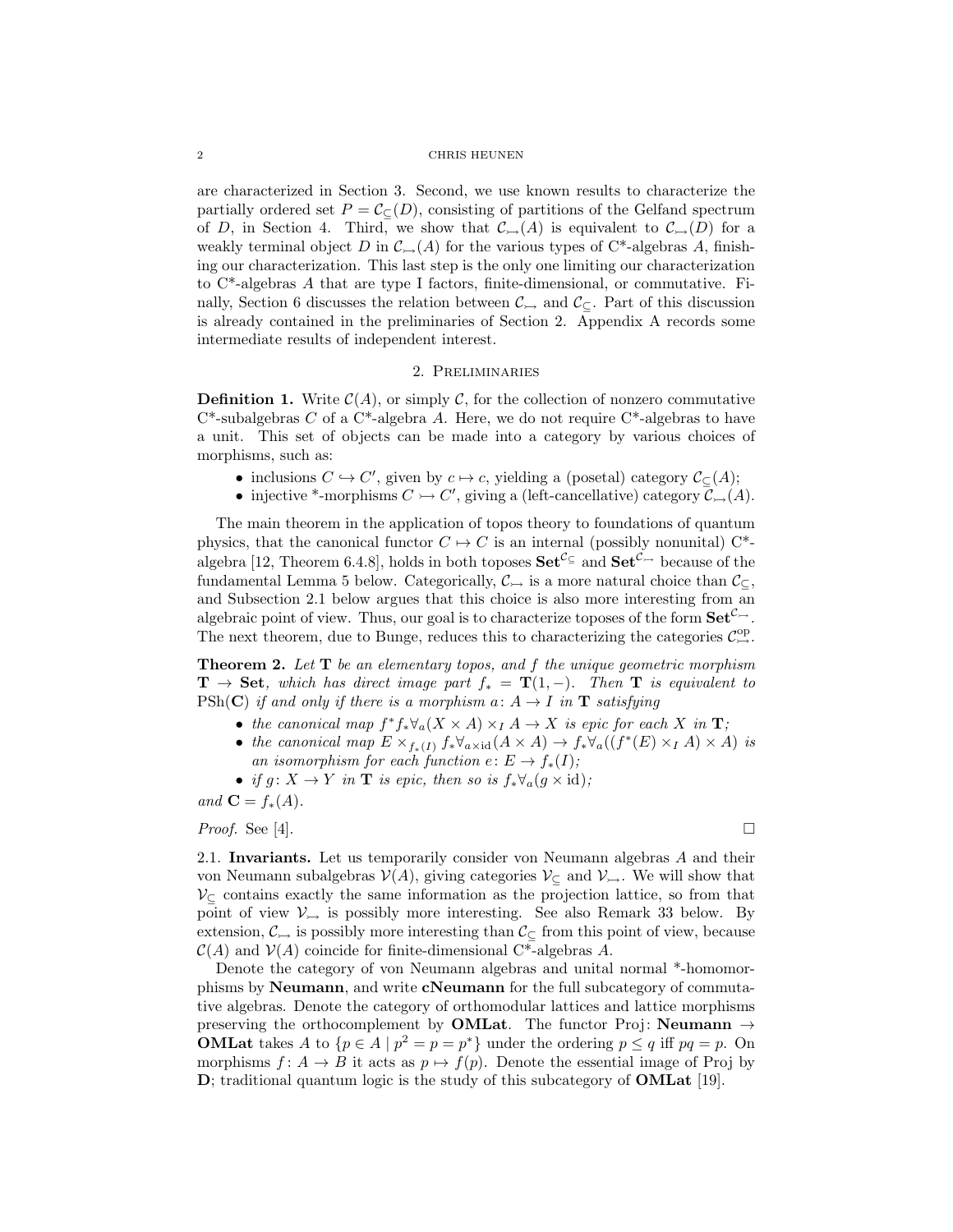Denote by **Poset**[c**Neumann**] the category whose objects are sets of commutative von Neumann algebras C, partially ordered by inclusion (*i.e.*  $C \leq C'$  iff  $C \subseteq C'$ , and whose morphisms are monotonic functions. We may regard  $\mathcal{V}_{\subseteq}$  as a functor **Neumann**  $\rightarrow$  **Poset**[**cNeumann**]. Denote the essential image of  $V_C$  by C; this is a subcategory of Poset[cNeumann].

We now define two new functors,  $F: \mathbf{C} \to \mathbf{D}$  and  $G: \mathbf{D} \to \mathbf{C}$ . The functor F acts on an object  $\mathcal{V}_{\subseteq}(A)$  as follows. For each  $C \in \mathcal{V}_{\subseteq}(A)$ , we know that  $\text{Proj}(C)$ is a Boolean algebra [19, 4.16]. Because additionally the hypothesis of Kalmbach's Bundle lemma, recalled below, is satisfied, these Boolean algebras unite into an orthomodular lattice  $F(V_{\subset}(A))$ . This assignment extends naturally to morphisms.

**Lemma 3.** Let  $(B_i)$  be a family of Boolean algebras such that  $\vee_i = \vee_j, \neg_i = \neg_j$ , and  $0_i = 0_j$  on intersections  $B_i \cap B_j$ . If  $\leq$  on  $\bigcup_i B_i$  is transitive, then  $\bigcup_i B_i$  is an orthomodular lattice.

*Proof.* See [15, 1.4.22].

The functor G acts on the projection lattice L of a von Neumann algebra as follows. Consider all complete Boolean sublattices B of L as a poset under inclusion. For each B, the continuous functions on its Stone spectrum form a commutative von Neumann algebra. Thus we obtain an object 
$$
G(L)
$$
 in C, and this assignment extends naturally to morphisms.

**Theorem 4.** The objects Proj and  $V_C$  of **Neumann**/Cat are equivalent.



*Proof.* Follows directly from the definitions and the previous lemma.  $\Box$ 

Indeed, both  $\mathcal{V}_{\mathcal{C}}(A)$  and Proj(A) capture the Jordan algebra structure of A [10].

Returning to the setting of C\*-algebras, notice that the previous theorem fails. There are C\*-algebras without any projections, except for 0 and 1. But every  $C^*$ -algebra has many commutative  $C^*$ -subalgebras: every self-adjoint element generates one, and every element of a C\*-algebra decomposes into a linear combination of self-adjoint elements. It might also be worth remarking that the functor  $\mathcal{C}_{\subseteq}$ : Cstar  $\rightarrow$  Poset[cCstar] factors through the category of partial C\*-algebras [2].

2.2. **Functoriality.** The assignment  $A \mapsto C_{\subset}(A)$  extends to a functor: given a \*-homomorphism  $\varphi: A \to B$ , direct images  $C \mapsto \varphi(C)$  form a morphism of posets, for if  $C \subseteq C'$ , then  $\varphi(C) \subseteq \varphi(C')$ . Well-definedness relies on the following lemma.

**Lemma 5.** The set-theoretic image of a  $C^*$ -algebra under a \*-homomorphism is again a C\*-algebra.

*Proof.* See [14, Theorem 4.1.9].

The assignment  $A \mapsto C_{\rightarrow}(A)$  has to be adapted to be made functorial. Either we only consider injective \*-homomorphisms  $A \rightarrow B$ , or we restrict the target category  $\mathcal{C}_{\rightarrowtail}(A)$  as follows.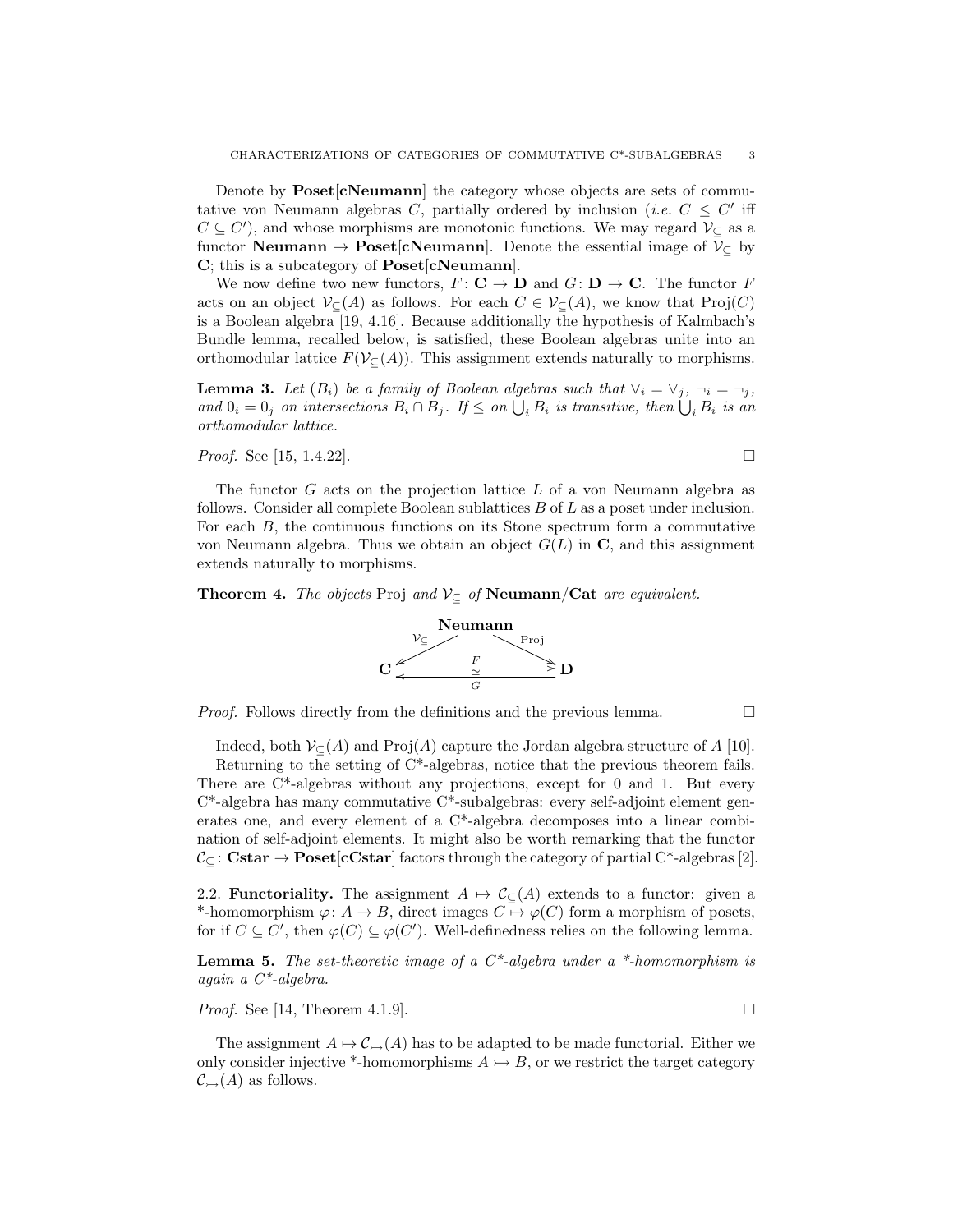**Lemma 6.** There is a functor Cstar  $\rightarrow$  Cat, sending A to the subcategory of  $\mathcal{C}_{\rightarrow}(A)$  with morphisms those  $i: C \rightarrow C'$  satisfying

$$
i^{-1}(I \cap C') = I \cap C
$$

for all closed (two-sided) ideals I of A.

*Proof.* Let  $\varphi: A \to B$  be a \*-homomorphism, and let i be as in the statement of the lemma. Then i induces a well-defined injective \*-homomorphism  $\varphi(C) \to \varphi(C')$ precisely when  $\varphi(c_1) = \varphi(c_2) \iff \varphi(i(c_1)) = \varphi(i(c_2))$ . Since  $\varphi$  and i are linear, this comes down to  $\varphi(c) = 0 \iff \varphi(i(c)) = 0$ , *i.e.* ker $(\varphi) \cap C = \ker(\varphi \circ i)$ . This becomes  $I \cap C = i^{-1}(I \cap C')$  for  $I = \ker(\varphi)$ , and is therefore satisfied.

Notice that when A is a topologically simple algebra, e.g. a matrix algebra, the subcategory of the previous lemma is actually the whole category  $\mathcal{C}_{\rightarrow}(A)$ .

# 3. Amalgamations

This section introduces the notion of a poset-monoid-amalgamation, and characterizes such categories. This is interesting in its own right, but even more so because it will turn out that  $\mathcal{C}_{\rightarrow}$  is of this form. The main idea is to separate out symmetries into a monoid action, leaving just a partial order.

**Definition 7.** An action of a monoid M on a category C is a functor  $F: M \rightarrow$ Cat(C, C). Write mx for the action of Fm on an object x of C, and  $mf$  for the action of  $Fm$  on a morphism f of C. The action is called *interpolative* when  $\mathbf{C}(x, m_2m_1z) \neq \emptyset$  implies  $\mathbf{C}(x, m_1y) \neq \emptyset$  and  $\mathbf{C}(y, m_2z) \neq \emptyset$  for some object y.

Any action of a commutative monoid  $M$  on a partially ordered set  $P$  is interpolative: if  $p \leq m_2m_1r$ , taking  $q = m_2r$  gives  $p \leq m_1q$  and  $q \leq m_2r$ .

**Definition 8.** If a monoid  $M$  acts on a category  $C$ , then we can make a new category  $C \rtimes M$  whose objects are those of C, and whose morphisms  $x \to y$  are pairs  $(m, f)$  such that  $dom(f) = x$  and  $cod(f) = my$ . Composition and identities are inherited from M and C.

If the category  $C$  in the previous definition is a partially ordered set  $P$ , then  $P \rtimes M$  has as objects  $p \in P$ , and morphisms  $p \to q$  are  $m \in M$  such that  $p \leq mq$ , with unit and composition from M.

An illustrative example to keep in mind is the following. Let  $M$  be the group of unitary n-by-n matrices. Let P be the lattice of subspaces of  $\mathbb{C}^n$ , ordered by inclusion. Then M acts on P. Morphisms in  $P \rtimes M$  between subspaces  $V \subseteq \mathbb{C}^n$ and  $W \subseteq \mathbb{C}^n$  are unitary matrices U such that  $U^{-1}(v) \in W$  for all  $v \in V$ .

This section characterizes categories of the form  $P \rtimes M$  for an interpolative action of a monoid  $M$  on a poset  $P$  with a least element. Recall that a *retraction* of a functor is a left-inverse. An object 0 is *weakly initial* when for any object x there exists a (not necessarily unique) morphism  $0 \to x$ .

**Lemma 9.** If a category **A** has a weak initial object 0 and a faithful retraction  $F$ of the inclusion  $\mathbf{A}(0,0) \to \mathbf{A}$ , then its objects are preordered by

$$
x \le y \iff \exists f \in \mathbf{A}(x, y). F(f) = 1.
$$

*Proof.* Clearly  $\leq$  is reflexive, because  $F(\mathrm{id}_x) = 1$ . It is also transitive, for if  $x \leq y$ and  $y \leq z$ , then there are  $f: x \to y$  and  $g: y \to z$  with  $F(f) = 1 = F(g)$ , so that  $g \circ f : x \to z$  satisfies  $F(g \circ f) = F(g) \circ F(f) = 1 \circ 1 = 1$  and  $x \leq z$ .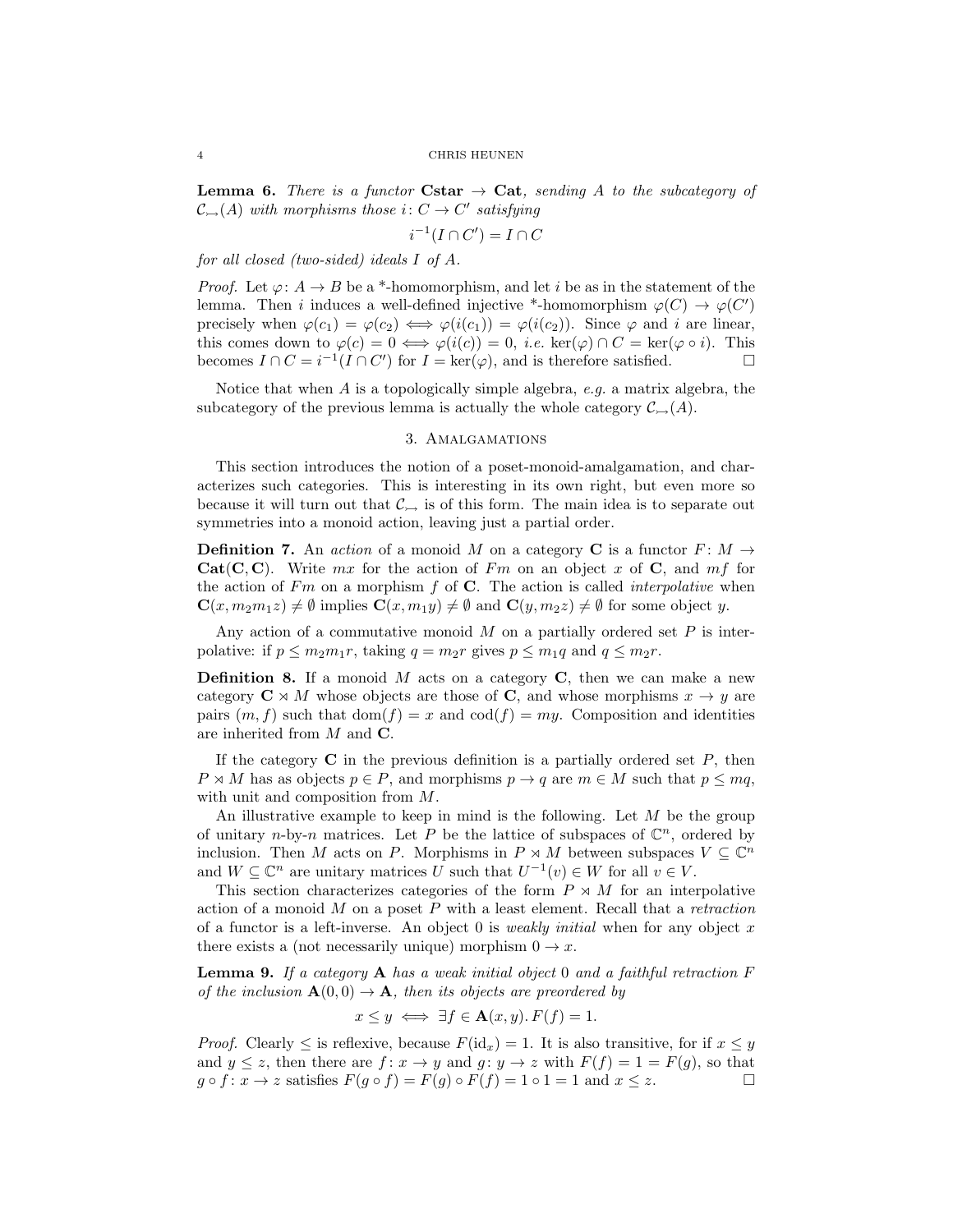**Definition 10.** A category **A** is called a *poset-monoid-amalgamation* when there exist a partial order  $P$  and a monoid  $M$  such that:

- (A1) there is a weak initial object 0, unique up to isomorphism;
- (A2) there is a faithful retraction F of the inclusion  $\mathbf{A}(0,0) \to \mathbf{A}$ ;
- (A3) there is an isomorphism  $\alpha: \mathbf{A}(0,0) \to M$  of monoids;
- (A4) there is an equivalence  $(A, \leq) \leq \beta \leq P$  of preorders;
- (A5) for each object x there is an isomorphism  $f: x \to \beta'(\beta(x))$  with  $F(f) = 1$ ;
- (A6) for each object y and  $m: 0 \to 0$ , there is  $f: x \to y$  such that  $F(f) = m$ , and  $f' = fg$  with  $F(g) = 1$  for any  $f' : x' \to y$  with  $F(f') = m$ ;
- (A7) if  $F(f) = m_2 m_1$  for a morphism f, then  $f = f_2 f_1$  with  $F(f_i) = m_i$ .

**Example 11.** If P is a partial order with least element, and M is a monoid acting interpolatively on P, then  $P \rtimes M$  satisfies (A1)–(A7).

*Proof.* The least element 0 of P is a weak initial object, satisfying  $(A1)$ . Conditions  $(A2)$ – $(A4)$  are satisfied by definition, and  $(A5)$  is vacuous. To verify  $(A6)$  for  $q \in P$ and  $m \in M$ , notice that  $mq \le mq$ , and if  $p \le mq$ , then certainly  $p \le 1mq$ . Finally,  $(A7)$  is satisfied precisely because the action is interpolative.

We can rephrase (A6) as: for each object y and morphism  $m: 0 \rightarrow 0$ , there is a greatest element of the set  $\{f : x \to y \mid F(f) = m\}$ , preordered by  $f \le g$  iff  $f = hg$ for some morphism h satisfying  $F(h) = 1$ .

**Lemma 12.** If A satisfies  $(A1)$ – $(A7)$ , then it induces an interpolative action of M on P given by  $pm = \beta(x)$  if  $f: x \to \beta'(p)$  is a greatest element with  $\alpha(F(f)) = m$ .

*Proof.* First, notice that for any  $p \in P$  and  $m \in M$  there exists a greatest  $f: x \to Y$  $β'(p)$  with  $α(F(f)) = m$  by (A6). If there is another greatest  $f': x' \rightarrow β'(p)$ with  $\alpha(F(f')) = m$ , then there are morphisms  $g: x \to x'$  and  $g': x' \to x$  with  $F(g) = 1 = F(g')$ . Hence  $F(gg') = 1 = F(g'g)$ , and because F is faithful, g is an isomorphism with g' as inverse. So  $x \cong x'$ , and therefore  $\beta(x) \cong \beta(x')$ . But because P is a partial order, this means  $\beta(x) = \beta(x')$ . thus the action is well-defined on objects.

To see that it is well-defined on morphisms, suppose that  $p \leq q$ . Then there is a morphism  $f: \beta'(p) \to \beta'(q)$  with  $F(f) = 1$ . For any  $m: 0 \to 0$ , we can find maximal  $f_p: x_p \to \beta'(p)$  with  $F(f_p) = m$ , and maximal  $f_q: x_q \to \beta'(q)$  with  $F(f_q) = m$ . Now  $ff_p: x_p \to \beta'(q)$  has  $F(ff_q) = m$ . Because  $f_q$  is a maximal such morphism,  $f f_p$  factors through  $f_q$ . That is, there is  $h: x_p \to x_q$  with  $f_q = f f_p h$  and  $F(h) = 1$ . So  $mp \leq mq$ .

Next, we verify that this assignment is functorial  $G \to \textbf{Cat}(P, P)$ . Clearly  $\mathrm{id}_{\beta'(p)}$  is maximal among morphisms  $f: x \to \beta'(p)$  with  $F(f) = 1$ . Therefore  $1p = \beta(\beta'(p)) = p.$ 

For  $m_2, m_1 \in M$  and  $p \in P$ , we have  $m_1 p = \beta(x_1)$  where  $f_1: x_1 \to \beta'(p)$  is maximal with  $\alpha(F(f_1)) = m_1$ . So  $m_2(m_1p) = \beta(x_2)$  where  $f_2: x_2 \to \beta'(\beta(x_1))$  is maximal with  $\alpha(F(f_2)) = m_2$ . By (A5), there is an isomorphism  $h: x_1 \to \beta'(\beta(x_1))$ with  $F(h) = 1$ . So  $h^{-1}f_2$ :  $x_2 \to x_1$  is maximal with  $\alpha(F(h^{-1}f_2)) = m_2$ . This gives  $f = f_1 h^{-1} f_2 \colon x_2 \to \beta'(p)$  with  $\alpha(F(f)) = m_1 m_2$ . If  $g: y \to \beta'(p)$  has  $\alpha(F(g)) = m_1 m_2$ , then by (A7) there are  $g_2: y \to z$  and  $g_1: z \to \beta'(p)$  with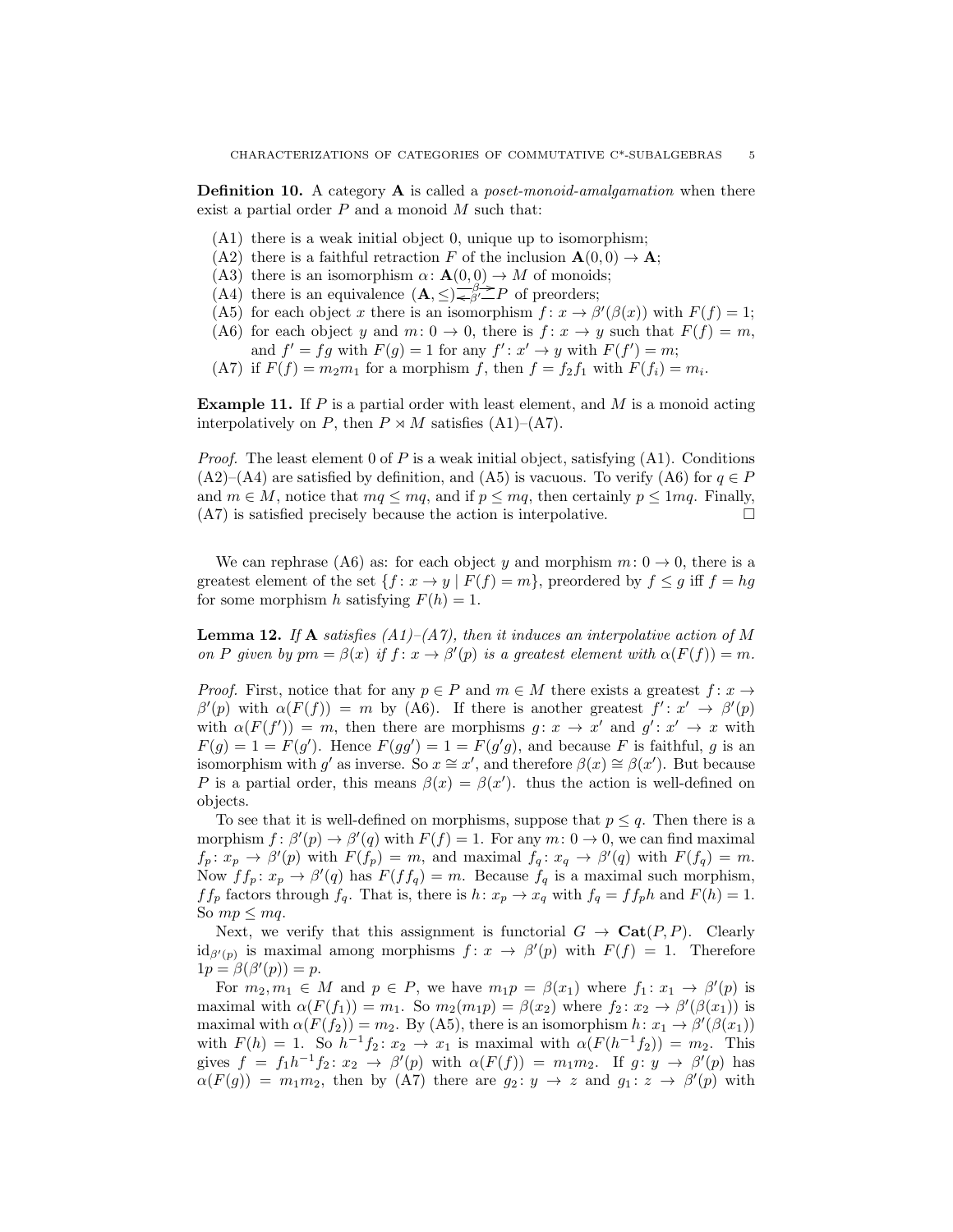$g = g_1 g_2$  and  $\alpha(F(g_i)) = m_i$ .



By maximality of  $f_1$ , there is a k with  $g_1 = f_1 k$  and  $\alpha(F(k)) = 1$ . And by maximality of  $f_2$ , there is an l with  $hkg_2 = f_2l$  and  $\alpha(F(l)) = 1$ . Hence

$$
g = g_1 g_2 = f_1 k g_2 = f_1 h^{-1} h k g_2 = f_1 h^{-1} f_2 l = fl.
$$

So f is maximal with  $F(f) = m_1 m_2$ . Thus  $(m_2 m_1)p = \beta(x_2) = m_2(m_1 p)$ .

Finally, to see that the action is interpolative, suppose that  $p \leq m_2 m_1 r$ . Then there is  $f: p \to m_2m_1r$  with  $F(f) = 1$ . By definition,  $m_2m_1r = \beta(u)$  where  $k: u \to \beta'(r)$  is maximal with  $\alpha(F(k)) = m_2m_1$ . By (A7),  $k = k_2k_1$  for some  $k_i$ with  $\alpha(F(k_i)) = m_i$ . Say  $y = \text{cod}(k_1) = \text{dom}(k_2)$ , and take  $q = \beta(y)$ . By definition,  $m_2r = \beta(z_2)$  where  $h_2: z_2 \to \beta'(r)$  is maximal with  $\alpha(F(h_2)) = m_2$ . Hence there is  $f_2: y \to z_2$  such that  $k_2 = h_2 f_2$ , and  $F(\beta(f_2)) = 1$ . That is,  $q \leq m_2 r$ . Similarly, by definition  $m_1q = \beta(y_1)$ , where  $g_1: y_1 \to \beta'(q)$  is maximal with  $\alpha(F(g_1)) = m_1$ . Hence there is  $f_1: u \to y_1$  such that  $k_1 = g_1 f_1$  with  $F(\beta(f_1)) = 1$ . So the morphism  $\beta(f_1)f : p \to m_1q$  satisfies  $F(\beta(f_1)f) = 1$ . That is,  $p \leq m_1q$ .

**Theorem 13.** If **A** satisfies (A1)–(A7), then there is an equivalence  $\mathbf{A} \to P \rtimes M$ given by  $x \mapsto \beta(x)$  on objects and  $f \mapsto \alpha(F(f))$  on morphisms.

Proof. First, it follows from  $(A6)$  that the assignment of the statement is welldefined, *i.e.* that  $\alpha(F(f))$  is indeed a morphism of  $P \rtimes M$ . Indeed, if  $f : x \to y$ , then we need to show that  $\beta(x) \leq \alpha(F(f)) \cdot \beta(y)$ . Unfolding the definition of the action, this means we need to find a maximal  $k: x' \to \beta'(\beta(y))$  with  $F(f) = F(k)$ , such that  $\beta(x) \leq \beta(x')$ . Unfolding the definition of the preorder, this means we need to find a morphism  $h' : \beta'(\beta(x)) \to \beta'(\beta(x'))$  with  $F(h') = 1$ . By (A5), it suffices to find  $h: x \to x'$  with  $F(h) = 1$  instead. But by (A6), there exists a maximal  $k: x' \to \beta'(\beta(y))$  with  $F(k) = F(f)$ . By its maximality, there exists  $h: x \to x'$  with  $F(h) = 1$  and  $f = kh$ . In particular,  $\beta(x) \leq \beta(x')$ .

Functoriality follows directly from the previous lemma, so indeed we have a welldefined functor  $\mathbf{A} \to P \rtimes M$ . Moreover, our functor is essentially surjective because  $\beta$  is an equivalence, and it is faithful because F is faithful.

Finally, to prove fullness, let  $m: \beta(x) \to \beta(y)$  be a morphism in  $P \rtimes M$ . This means that  $\beta(x) \leq \beta(y)m$ , which unfolds to: there are a morphism  $f: x \to z$  and a split monomorphism  $h: z \to \beta'(\beta(y))$  in **A** with  $F(f) = 1$  and h maximal with  $\alpha(F(h)) = m$ . By (A5), this is equivalent to the existence of a morphism  $f: x \to z$ with  $F(f) = 1$  and a morphism  $h: z \to y$  in **A** maximal with  $\alpha(F(h)) = m$ . Now take  $k = hf \colon x \to y$  in **A**. Then

$$
\alpha(F(k)) = \alpha(F(hf)) = \alpha(F(h))\alpha(F(f)) = m \cdot \alpha(1) = m \cdot 1 = m.
$$

Hence our functor is full, and we conclude that it is (half of) an equivalence.  $\Box$ 

**Remark 14.** If M is a group, we can replace  $(A6)$  and  $(A7)$  by the neater condition (A6') for each y and  $m: 0 \to 0$  there is an isomorphism  $f: x \to y$  with  $F(f) = m$ .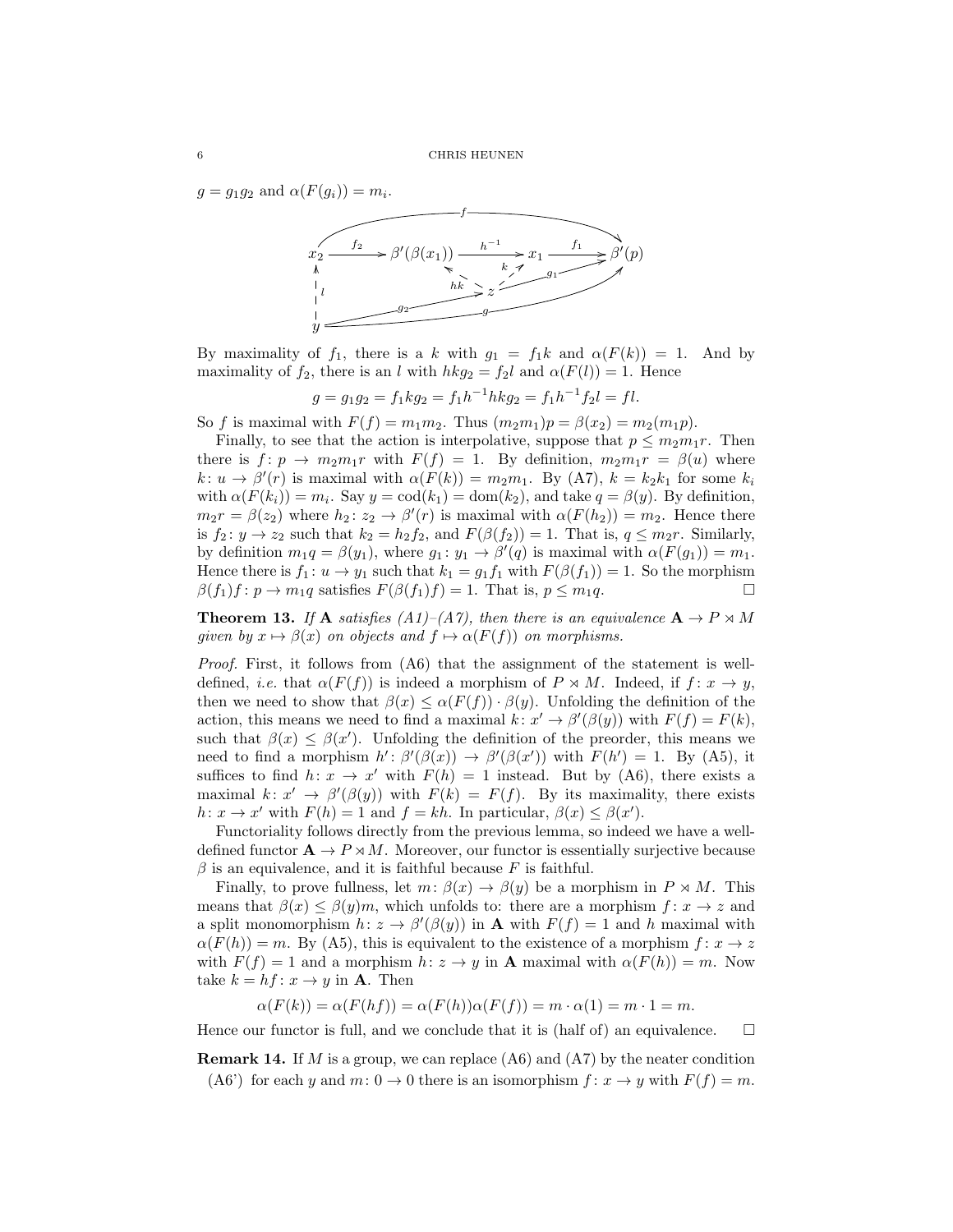Moreover, we do not need the action to be interpolative in this case. Instead of as in Lemma 12, the action is then recovered by  $mp = \beta(x)$  when there is an isomorphism  $f: x \to \beta'(p)$  with  $\alpha(F(f)) = m$ , and Theorem 13 still holds. This gives a neater characterization of amalgamations of group actions on posets with a least element. However, the monoid of interest in the appropriate infinite-dimensional setting is not a group, see Section 5 below.

# 4. Partition lattices

This section recalls a characterization of the partition lattice of a compact Hausdorff space due to Firby [7, 8]. This also gives a characterization of  $\mathcal{C}_{\mathbb{C}}(A)$  for commutative C\*-algebras A.

An equivalence relation  $\sim$  on a compact Hausdorff space X is *closed* when the set  $\{x \in X \mid \exists u \in U \ldots x \sim u\}$  is closed for every closed  $U \subseteq X$ . Closed equivalence relations on X, also called *partitions*, form a partial order  $P(X)$  under refinement:

$$
\sim \ \leq \ \approx \quad \Longleftrightarrow \quad (\forall x, y \in X. \ x \sim y \implies x \approx y).
$$

Notice that quotients of a compact Hausdorff space by an equivalence relation are again compact Hausdorff if and only if the equivalence relation is closed.

An element b of a lattice is called bounding when (i) it is zero or an atom; or (ii) it covers an atom and dominates exactly three atoms; or (iii) for distinct atoms p, q there exists an atom  $r \leq b$  such that there are exactly three atoms less than  $r \vee p$  and exactly three atoms less than  $r \vee q$ . A collection of atoms of a lattice with at least four elements is called *single* when it is a maximal collection of atoms of which the join of any two dominates exactly three atoms (not necessarily in the collection). A collection  $B$  of nonzero bounding elements of a lattice is called a 1-point when (i) its atoms form a single collection; and (ii) if a is bounding and  $a \geq b \in B$ , then  $a \in B$ ; and (iii) any  $a \in B$  dominates an atom  $p \in B$ .

**Theorem 15.** A lattice L with at least four elements is isomorphic to  $P(X)$  for a compact Hausdorff space X if and only if:

- (P1) L is complete and atomic;
- (P2) the intersection of any two 1-points contains exactly one atom, and any atom belongs to exactly two 1-points;
- (P3) for bounding  $a, b \in L$  that are contained in a 1-point,

$$
\{p \in \text{Atoms}(L) \mid p \le a \lor b\}
$$

$$
= \{ p \in \text{Atoms}(L) \mid \text{ if } x \text{ is a 1-point with } p \in x \text{ then } a \in x \text{ or } b \in x \};
$$

for bounding  $a, b \in L$  that are not contained in a 1-point,

$$
\{p \in \text{Atoms}(L) \mid p \le a \lor b\} = \{p \in \text{Atoms}(L) \mid p \le a \text{ or } p \le b\};
$$

- (P4) for 1-points  $x \neq y$  there are bounding a, b with  $a \notin x$ ,  $b \notin y$ , and  $a \vee b = 1$ ;
- (P5) joins of nests of bounding elements are bounding;
- (P6) for nonzero  $a \in L$ , the collection B of bounding elements equal to or covered by a is the unique one satisfying:
	- $\bullet \ \bigvee B = a;$
	- no 1-point contains two members of B;
	- if c is bounding,  $b_1 \in B$ , and no 1-point contains  $b_1$  and c, then there is a bounding  $b \geq c$  such that (i) there is no 1-point containing both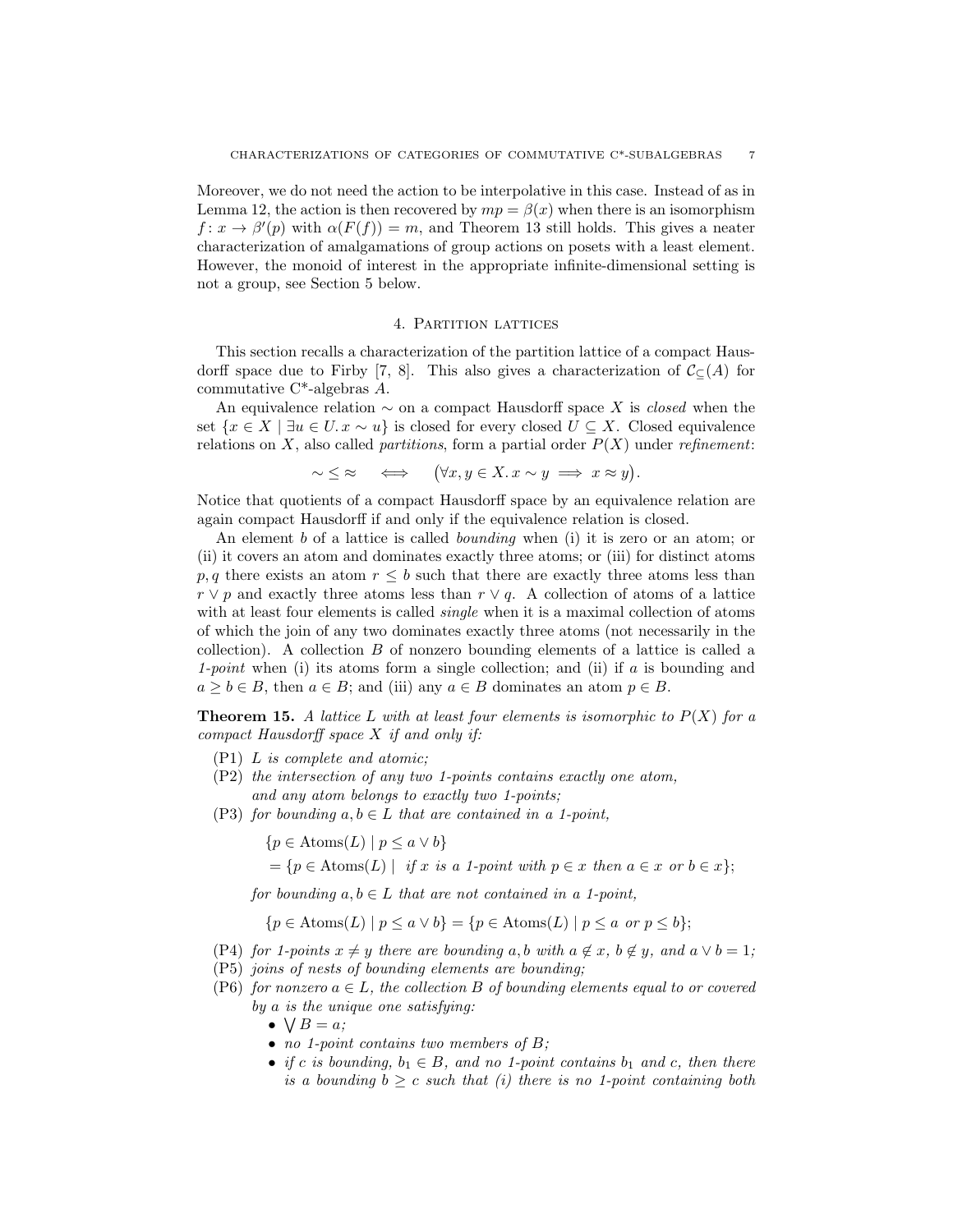#### 8 CHRIS HEUNEN

b and  $b_1$ , and (ii) whenever there is a 1-point containing both b and  $b_2 \in B$ , then  $b \geq b_2$ ;

(P7) any collection of nonzero bounding elements that is not contained in a 1-point has a finite subcollection that is not contained in a 1-point;

and X is (homeomorphic to) the set of 1-points of L, where a subset is closed if it is a singleton 1-point or it is the set of 1-points containing a fixed bounding element.

*Proof.* See [8].  $\Box$ 

**Remark 16.** The axiom responsible for compactness of  $X$  is  $(P7)$ . The previous theorem holds for locally compact Hausdorff spaces  $X$  when we replace  $(P7)$  by

(P7) every 1-point contains a bounding b such that  $\{l \in L \mid l \geq b\}$  satisfies (P7). Indeed, because (P1)–(P6) already guarantee Hausdorffness, we may take local compactness to mean that every point has a compact neighbourhood that is closed. And closed sets correspond to sets of 1-points containing a fixed bounding element.

**Corollary 17.** A lattice L is isomorphic to  $C_{\subseteq}(A)$ <sup>op</sup> for a commutative C<sup>\*</sup>-algebra A of dimension at least three if and only if it satisfies  $(P1)$ – $(P6)$  and  $(P7)$ . The  $C^*$ -algebra A is unital if and only if L additionally satisfies  $(P7)$ .

*Proof.* The lattice  $\mathcal{C}_{\mathbb{C}}(A)$  is that of subobjects of A in the category of commutative (unital) C\*-algebras and (unital) nondegenarate \*-homomorphisms. Recall that a subobject is an equivalence class of monomorphisms into a given object, where two monics are identified when they factor through one another by an isomorphism. The dual notion is a *quotient*: an equivalence class of epimorphisms out of a given object. By Gelfand duality,  $\mathcal{C}_{\mathsf{C}}(A)$  is isomorphic to the opposite of the lattice of quotients of  $X = \text{Spec}(A)$ . But the latter is precisely  $P(X)$ <sup>op</sup>, because categorical quotients in the category of (locally) compact Hausdorff spaces are quotient spaces.  $\Box$ 

If X is compact and discrete, then  $P(X)$  becomes the lattice of partitions of a finite set, and neater characterizations are available. In particular, the following alleviates the restriction in the previous theorem that  $L$  have at least four elements.

Recall that a lattice is *semimodular* if  $a \vee b$  covers b whenever a covers  $a \wedge b$ . A lattice is *geometric* when it is atomic and semimodular. An element  $x$  in a lattice is modular when  $a \vee (x \wedge y) = (a \vee x) \wedge y$  for all  $a \leq y$ . The Möbius function of a finite lattice is the unique function  $\mu: L \to \mathbb{Z}$  satisfying  $\sum_{y \leq x} \mu(x) = \delta_{0,x}$ . It can be defined recursively by  $\mu(0) = 1$  and  $\mu(x) = -\sum_{y \leq x} \mu(x)$  for  $x > 0$ ; see [3]. The *characteristic polynomial* of a finite lattice L is  $\sum_{x \in L} \mu(x) \cdot \lambda^{\dim(1) - \dim(x)}$ .

**Theorem 18.** A lattice L is isomorphic to  $P({1, \ldots, n+1})$  if and only if:

- (F1) it is geometric;
- (F2) if rank $(x) = \text{rank}(y)$ , then  $\uparrow x \cong \uparrow y$ ;
- (F3) it has a modular coatom;
- (F4) its characteristic polynomial is  $(\lambda 1) \cdots (\lambda n)$ .

*Proof.* See [23].

# 5. Weakly terminal subalgebras

Denote by  $S(X)$  the monoid of continuous functions  $f: X \rightarrow X$  with dense image on a locally compact Hausdorff space X.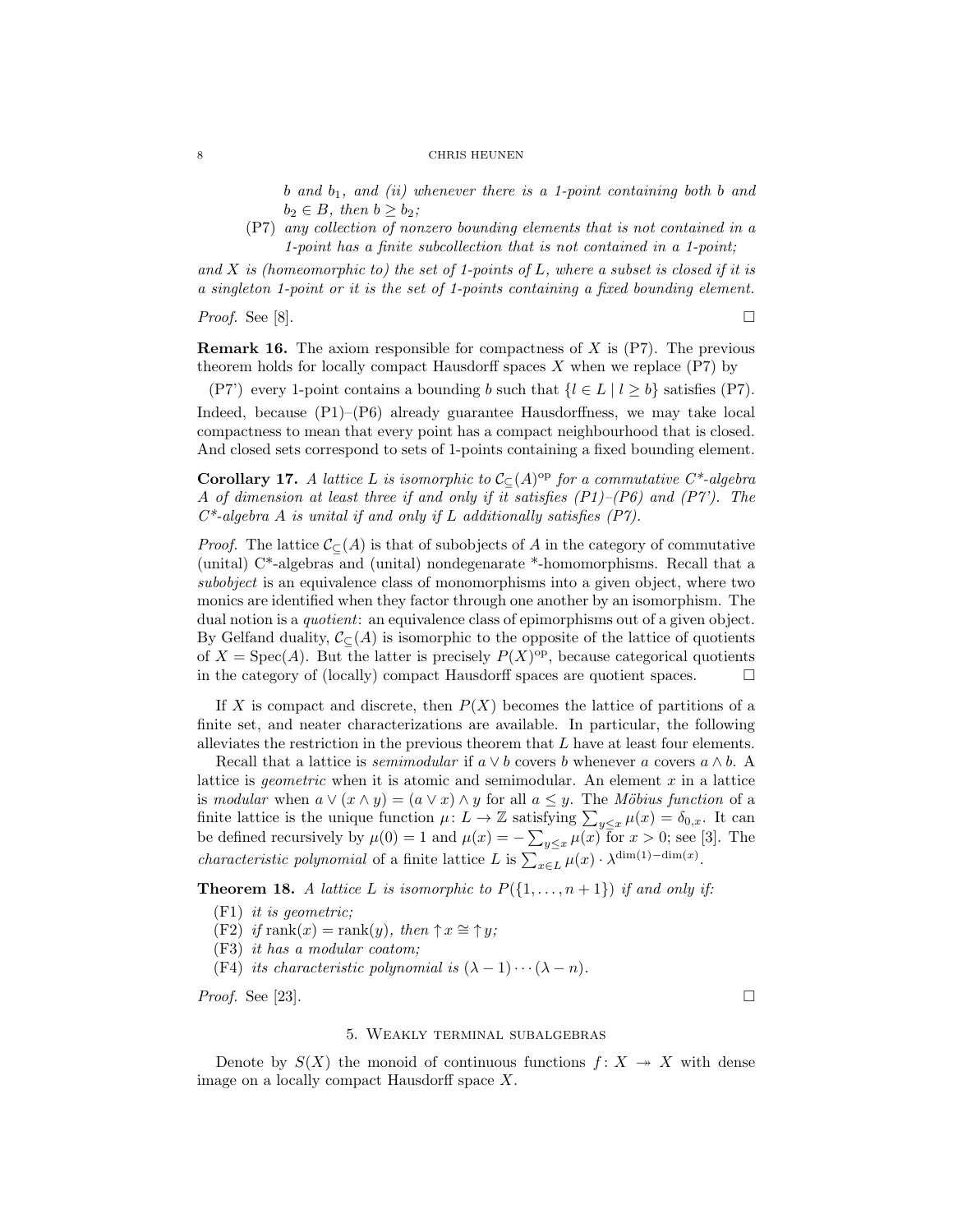**Proposition 19.** For any locally compact Hausdorff space X, the monoid  $S(X)$ acts interpolatively on  $P(X)$  by

$$
(f \sim) = (f \times f)^{-1}(\sim).
$$

*Proof.* First of all, notice that  $f \sim$  is reflexive, symmetric and transitive, so indeed is a well-defined equivalence relation on  $X$ , which is closed because  $f$  is continuous. Concretely,  $x(f \sim)y$  if and only if  $f(x) \sim f(y)$ . Moreover, clearly id  $\sim = \sim$ , and  $g(f \sim) = (gf) \sim$ , so the above is a genuine action.

To see that the action is interpolative, let  $\sim$ , ≈ be equivalence relations on X, let  $f, g: X \rightarrow X$  be continuous maps with dense image, and suppose  $\sim \leq (gf \otimes)$ . Define ≈ as the closed equivalence relation on X generated by  $(f \times f)(\sim)$  =  $\{(f(x), f(y)) \mid x \sim y\}.$  If  $x \sim y$ , then by definition  $f(x) \approx f(y)$ , so  $x(f \approx y)$ . In other words,  $\sim \leq (f \approx)$ , so there is a morphism  $\sim \to (f \approx)$  in  $P(X)$ . If  $x \approx y$ , then there are  $x_1, ..., x_n$  with  $x = f(x_0), y = f(x_n), f(x_{2i}) = f(x_{2i+1}),$  and  $x_{2i+1} \sim x_{2i+2}$ . Hence  $gf(x) \approx gf(x_1) \approx gf(x_2) \approx \cdots \approx gf(x_n) \approx gf(y)$ . That is,<br>there is a morphism  $\approx \rightarrow (a \approx)$ . there is a morphism  $\approx \rightarrow (g \otimes).$ 

**Lemma 20.** If  $A = C(X)$  for a locally compact Hausdorff space X, there is an isomorphism  $\mathcal{C}_{\rightarrow}(A)^\text{op} \cong P(X) \rtimes S(X)$  of categories.

*Proof.* By definition, objects C of  $\mathcal{C}_{\rightarrow}(A)$  are subobjects of  $C(X)$  in the category of commutative  $C^*$ -algebras. By Gelfand duality, these correspond to quotients of X in the category of locally compact Hausdorff spaces. But these, in turn, correspond to closed equivalence relations on  $X$ , establishing a bijection between the objects of  $\mathcal{C}_{\rightarrowtail}(A)$  and  $P(X)$ .

A morphism  $C \to C'$  in  $\mathcal{C}_{\to}(A)$  corresponds through Gelfand duality to an epimorphism  $g: Y' \rightarrow Y$  between the corresponding spectra. Writing the quotients as  $Y = X/\sim$  and  $Y' = X/\approx$  for closed equivalence relations  $\sim$  and  $\approx$ , we find that g corresponds to a continuous  $f: X \to X$  with dense image respecting equivalence:

$$
x \approx y \implies f(x) \sim f(y).
$$

But this just means  $\approx \leq (\sim f)$ . In other words, this is precisely a morphism  $f: \approx \to \sim$  in  $P(X) \rtimes S(X)$ .

**Lemma 21.** If  $\mathcal{C}_{\rightarrow}(A)$  has a weak terminal object D, then there is an equivalence  $\mathcal{C}_{\rightarrowtail}(A) \simeq \mathcal{C}_{\rightarrowtail}(D)$  of categories.

*Proof.* Clearly the inclusion  $\mathcal{C}_{\rightarrow}(D) \hookrightarrow \mathcal{C}_{\rightarrow}(A)$  is a full and faithful functor, so it suffices to prove that it is essentially surjective. Let  $C \in \mathcal{C}_{\rightarrow}(A)$ . Then there exists an injective \*-homomorphism  $f: C \to D$  because D is weakly terminal. Hence  $C \cong f(C) \in \mathcal{C}_{\rightarrow}(D).$ 

**Lemma 22.** If  $A = B(H)$  for a separable Hilbert space H, then  $\mathcal{C}_{\rightarrow}(A)$  has a weak terminal object. The latter is \*-isomorphic to:

- $\ell^{\infty}(\{1, \ldots, n\})$  when  $\dim(H) = n;$
- $L^{\infty}(0,1) \oplus \ell^{\infty}(\mathbb{N})$  when H is infinite-dimensional.

*Proof.* Let  $C \in \mathcal{C}_{\rightarrow}(A)$ . By Zorn's lemma, C is a C<sup>\*</sup>-subalgebra of a maximal element of  $\mathcal{C}_{\subset}(A)$ . A maximal element in  $\mathcal{C}_{\subset}(A)$  for a von Neumann algebra A is itself a von Neumann algebra, because it must equal its weak closure. It is known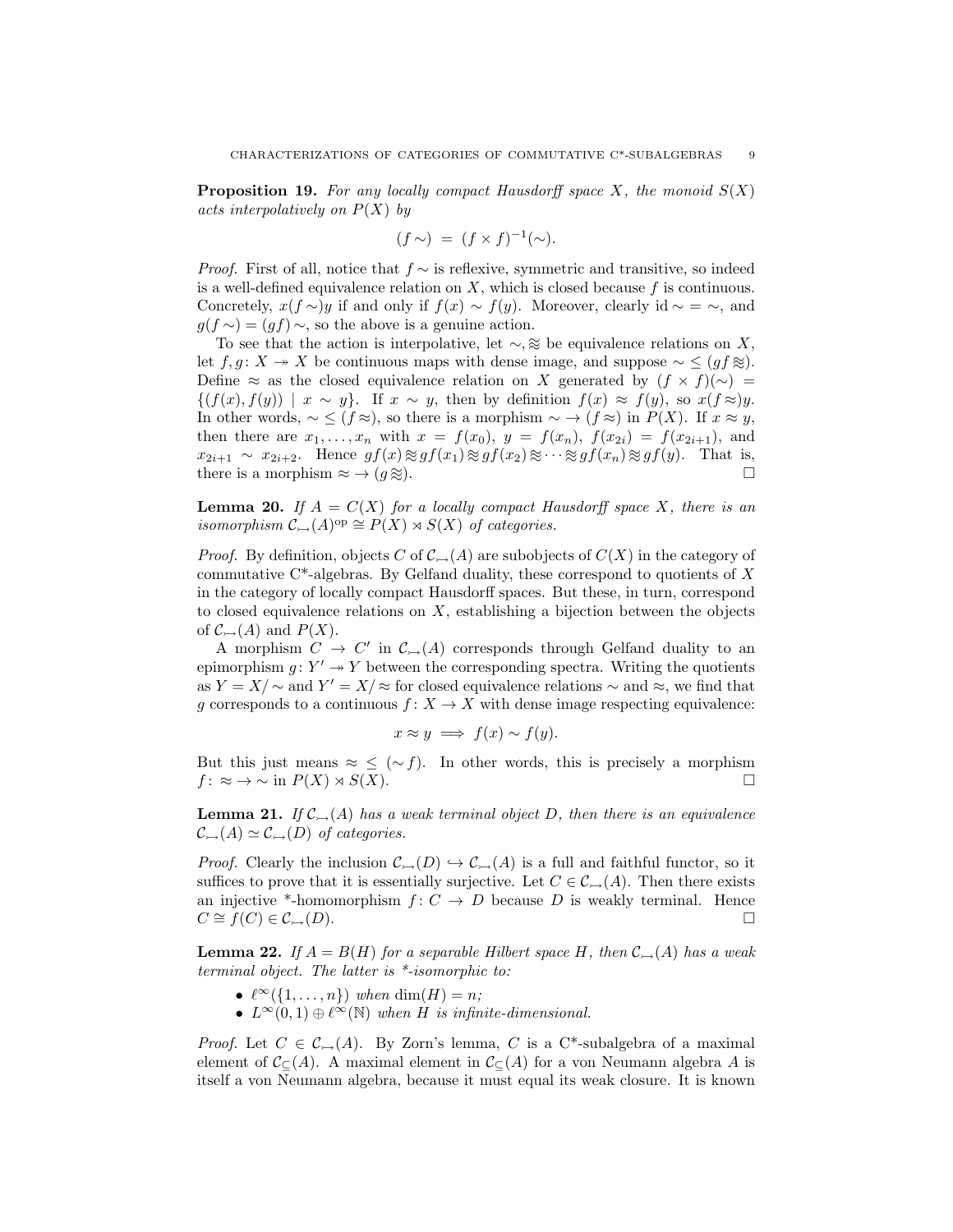# 10 CHRIS HEUNEN

that maximal abelian von Neumann subalgebras of  $A = B(H)$  for an infinitedimensional separable Hilbert space  $H$  are unitarily equivalent to one of the following:  $L^{\infty}(0, 1), \ell^{\infty}(\{0, ..., n\})$  for  $n \in \mathbb{N}, \ell^{\infty}(\mathbb{N}), L^{\infty}(0, 1) \oplus \ell^{\infty}(\{0, ..., n\})$  for  $n \in \mathbb{N}$ , or  $L^{\infty}(0,1) \oplus \ell^{\infty}(\mathbb{N})$  (see [14, Theorem 9.4.1]). Each of these allows an injective \*-homomorphism into the latter one,  $D = L^{\infty}(0, 1) \oplus \ell^{\infty}(\mathbb{N})$ . Therefore, there exists a morphism  $C \to D$  in  $\mathcal{C}_{\to}(A)$  for each C in  $\mathcal{C}_{\to}(A)$ , so that D is weakly terminal in  $\mathcal{C}_{\rightarrow}(A)$ .

If dim(H) = n, then of the possibilities above, the maximal elements of  $\mathcal{C}_{\subseteq}(A)$ can only be  $\ell^{\infty}(\{1, ..., m\})$  for  $m \leq n$ . Hence, by a similar argument as for the infinite-dimensional case,  $D = \ell^{\infty}(\{1, ..., n\})$  is weakly terminal in  $\mathcal{C}_{\rightarrow}(A)$ .  $\square$ 

The results of [21] indicate that the previous lemma might be extended to show that  $\mathcal{C}_{\rightarrow}(A)$  has a weak terminal object for any von Neumann algebra A. But Theorem 15 only characterizes (locally) compact Hausdorff spaces, not the Gelfand spectra of von Neumann algebras, which are more specific hyperstonean spaces. We now arrive at our main result: the next theorem characterizes  $\mathcal{C}_{\rightarrow}$  for type I factors.

Theorem 23. For a category A, the following are equivalent:

- the category **A** is equivalent to  $C_{\rightarrow}(M_n(\mathbb{C}))^{\text{op}}$ ;
- the category **A** is equivalent to  $P(n) \rtimes S(n)$ ;
- the following hold:
	- $-$  **A** satisfies  $(A1)$ – $(A5)$  and  $(A6')$ ;
	- $-$  (**A**,  $\leq$ ) satisfies (F1)–(F4) for  $n-1$ ;
	- $\mathbf{A}(0,0)$  is isomorphic to the symmetric group on n elements.

For a separable infinite-dimensional Hilbert space H, the following are equivalent:

- the category **A** is equivalent to  $\mathcal{C}_{\rightarrow}(B(H))^{\text{op}}$ ;
- the category **A** is equivalent to  $P(X) \rtimes S(X)$ , where X is the topological space  $Spec(L^{\infty}(0, 1)) \sqcup Spec(\ell^{\infty}(N))$ ;
- the following hold:
	- $-$  **A** satisfies  $(A1)$ – $(A7)$ ;
	- $-$  (**A**,  $\leq$ ) satisfies (P1)–(P7), giving a topological space X;
	- $-$  **A**(0,0) is isomorphic to the monoid  $S(X)$ ;
	- X is homeomorphic to Spec( $L^{\infty}(0, 1)$ ) ⊔ Spec( $\ell^{\infty}(\mathbb{N})$ ).

Proof. Combine the previous three lemmas with Theorem 13, and Theorem 18 or Theorem 15. The last condition in the infinite-dimensional case is the same as  $X \cong \text{Spec}(L^{\infty}(0, 1) \oplus \ell^{\infty}(\mathbb{N}))$ , because Gelfand duality turns products of C<sup>\*</sup>algebras into coproducts of compact Hausdorff spaces.

The Gelfand spectrum of  $\ell^{\infty}(\mathbb{N})$  is the Stone-Cech compactification of the discrete topology of N. In other words,  $Spec(\ell^{\infty}(N))$  consists of the ultrafilters on N. A topological space is homeomorphic to  $Spec(L^{\infty}(0, 1))$  if and only if it is compact, Hausdorff, totally disconnected, and its clopen subsets are isomorphic to the Boolean algebra of (Borel) measurable subsets of the interval (0, 1) modulo (Lebesgue) negligible ones. Notice that both spaces are compact, justifying the use of (P7) instead of (P7') in the previous theorem.

5.1. Finite-dimensional C\*-algebras. In the finite-dimensional case, we can actually do better than factors: the next theorem characterizes  $\mathcal{C}_{\rightarrow}(A)$  for any finitedimensional C\*-algebra A.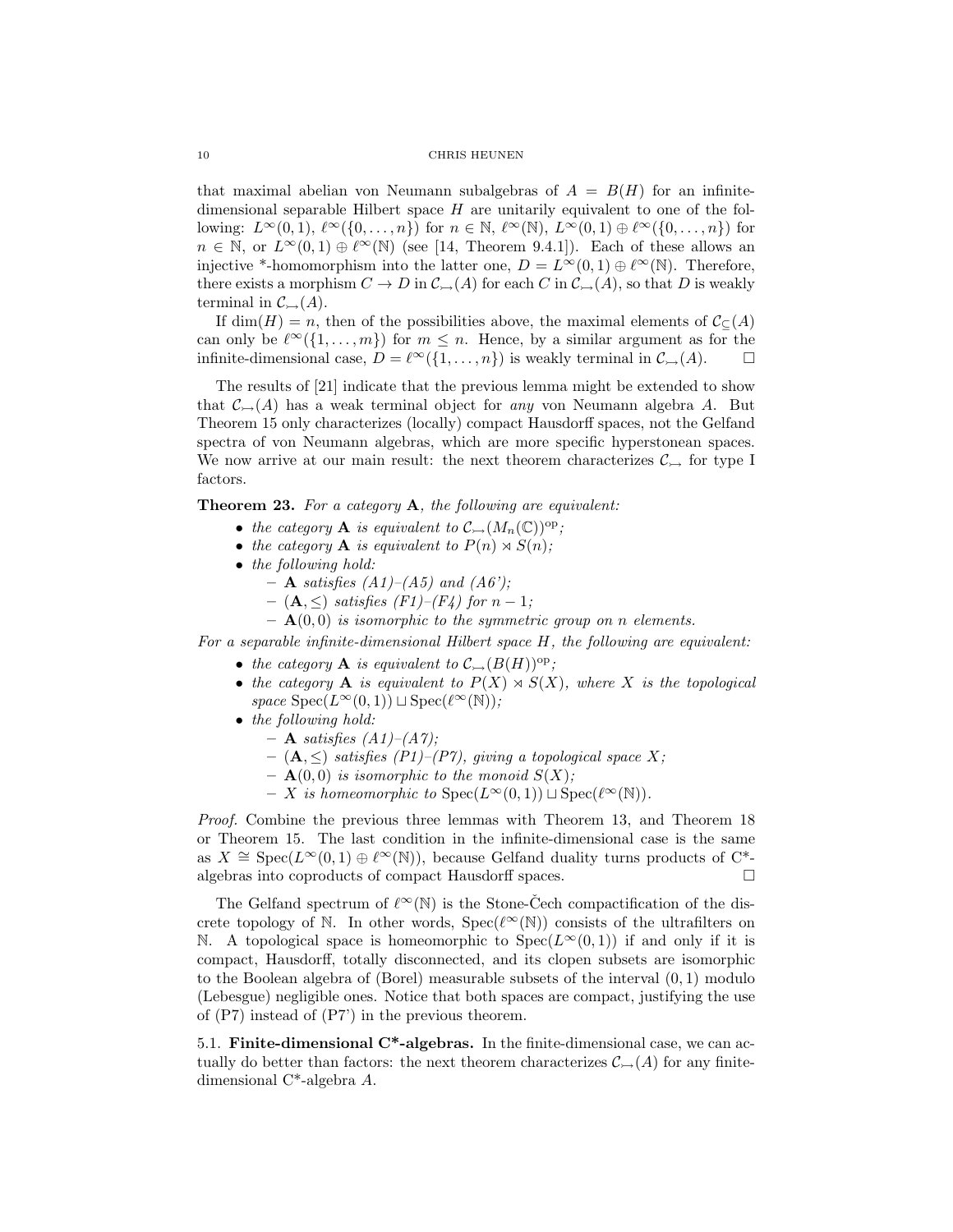**Lemma 24.** If  $\mathcal{C}_{\rightarrow}(A_i)$  has a weak terminal object  $D_i$  for each i in a set I, then the C<sup>\*</sup>-direct sum  $\bigoplus_{i\in I} D_i$  is a weak terminal object in  $\mathcal{C}_{\rightarrow}(\bigoplus_{i\in I} A_i)$ .

*Proof.* Let  $C \in \mathcal{C}(\bigoplus_{i \in I} A_i)$ . Then C is contained in the commutative subalgebra  $\bigoplus_{i\in I}\pi_i(C)$  of  $\bigoplus_{i\in I}A_i$ . Because each  $D_i$  is weakly terminal, there exist morphisms  $f_i: \pi_i(C) \to D_i$ . Therefore  $\bigoplus_{i \in I} f_i$  is a morphism  $\bigoplus_{i \in I} \pi_i(C) \to \bigoplus_{i \in I} D_i$ , and thus the latter is weakly terminal in  $\mathcal{C}_{\rightarrow}(\bigoplus$  $\sum_{i\in I} A_i$ ).

**Theorem 25.** A category **A** is equivalent to  $\mathcal{C}_{\rightarrow}(A)$ <sup>op</sup> for a finite-dimensional  $C^*$ -algebra A if and only if there are  $n_1, \ldots, n_k \in \mathbb{N}$  such that:

- A satisfies  $(A1)$ – $(A5)$  and  $(A6)$ ;
- (A,  $\leq$ ) satisfies (F1)–(F4) for  $(\sum_{i=1}^{k} n_i) 1;$
- $\mathbf{A}(0,0)$  is isomorphic to the symmetric group on  $\sum_{i=1}^{k} n_i$  elements;
- $\sum_{i=1}^{k} n_i^2 = \dim(A)$ .

*Proof.* Every finite-dimensional C<sup>\*</sup>-algebra A is of the form  $\bigoplus_{i=1}^k M_{n_i}(\mathbb{C})$  with  $n = \sum_{i=1}^{k} n_i^2$  [5, Theorem III.1.1]. By Lemmas 21, 22, and 24, we have

$$
\mathcal{C}_{\rightarrow}(A) \simeq \mathcal{C}_{\rightarrow}(\bigoplus_{i=1}^k \mathbb{C}^{n_i}) \cong \mathcal{C}_{\rightarrow}(\mathbb{C}^{(\sum_{i=1}^k n_i)}).
$$

So by Lemma 20,  $\mathcal{C}_{\rightarrow}(A)^\text{op} \simeq P(X) \rtimes S(X)$  for the discrete space X with  $\sum_{i=1}^{k} n_i$ points. Now the statement follows from Theorems 13 and 18.

# 6. Inclusions versus injections

This section compares  $\mathcal{C}_{\subseteq}$  to  $\mathcal{C}_{\rightarrow}$ . For any category **C**, recall that the category  $\int_{\mathbf{C}} P$  of elements of a presheaf  $P \in \text{PSh}(\mathbf{C})$  is defined as follows. Objects are pairs  $(C, x)$  of  $C \in \mathbf{C}$  and  $x \in P(C)$ . A morphism  $(C, x) \to (D, y)$  is a morphism  $f: C \to D$  in **C** satisfying  $x = P(f)(y)$ .

**Lemma 26.** For any  $P \in \text{PSh}(\mathbf{C})$ , the toposes  $\text{PSh}(\mathbf{C})/P$  and  $\text{PSh}(\int_{\mathbf{C}} P)$  are equivalent.

*Proof.* See [17, Exercise III.8(a)]; we write out a proof for the sake of explicitness. Define a functor  $F: \mathrm{PSh}(\mathbf{C})/P \to \mathrm{PSh}(\int_{\mathbf{C}} P)$  by

$$
F(Q \stackrel{\alpha}{\Rightarrow} P)(C, x) = \alpha_C^{-1}(x),
$$
  

$$
F(Q \stackrel{\alpha}{\Rightarrow} P)((C, x) \stackrel{f}{\rightarrow} (D, y)) = Q(f),
$$
  

$$
F(Q \stackrel{\beta}{\Rightarrow} Q')(C, x) = \beta_C.
$$

Define a functor  $G \colon \text{PSh}(\int_{\mathbf{C}} P) \to \text{PSh}(\mathbf{C})/P$  by  $G(R) = (Q \stackrel{\alpha}{\Rightarrow} P)$  where

$$
Q(C) = \coprod_{x \in P(C)} R(C, x),
$$
  
\n
$$
Q(C \stackrel{f}{\rightarrow} D) = R((C, P(f)(y)) \stackrel{f}{\rightarrow} (D, y))
$$
  
\n
$$
\alpha_C(\kappa_x(r)) = x,
$$

,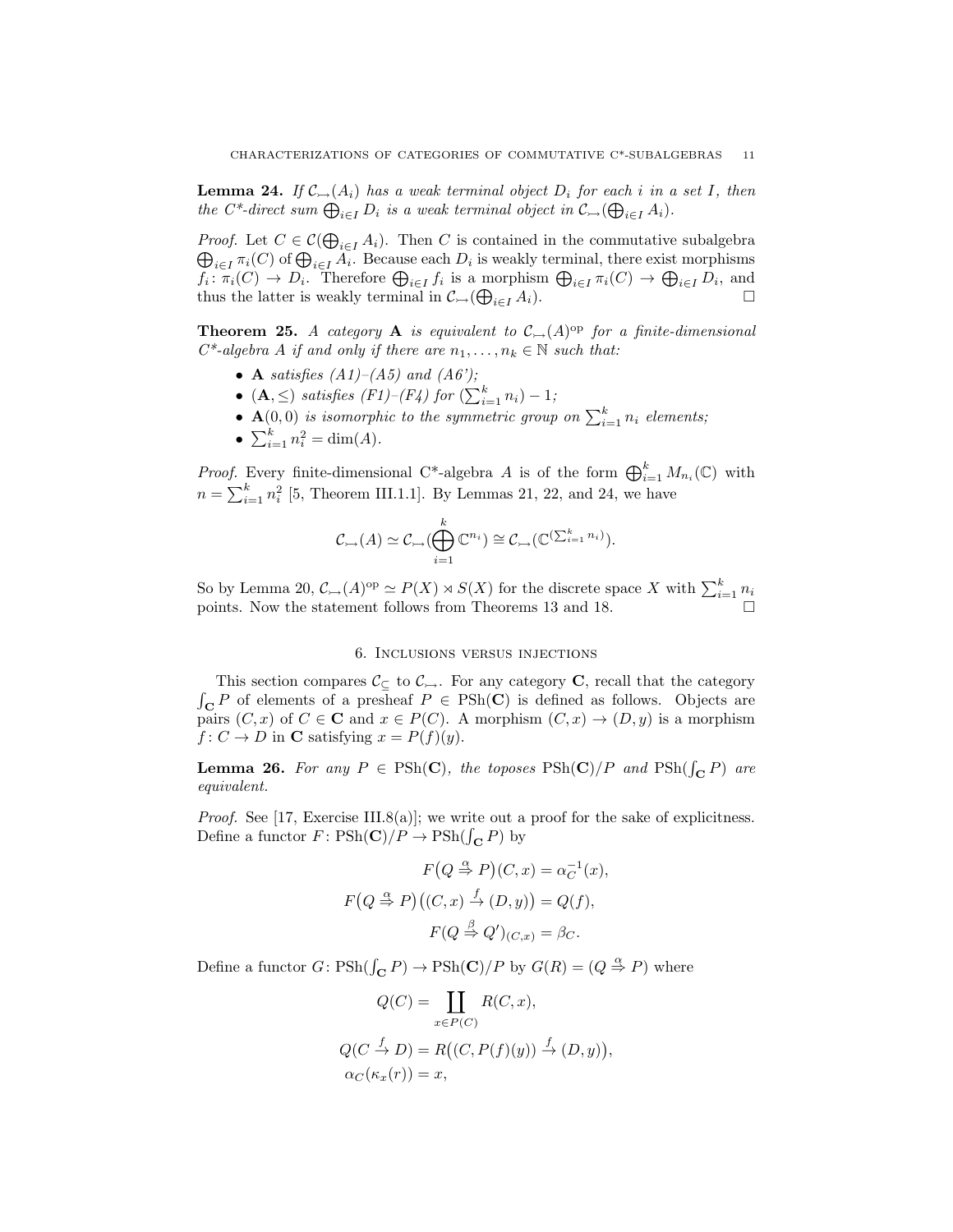where  $\kappa_x \colon R(C, x) \to \coprod_{x \in P(C)} R(C, x)$  is the coproduct injection. The functor G acts on morphisms as

$$
G(R \stackrel{\beta}{\Rightarrow} R')_C = \coprod_{x \in P(C)} \beta_{(C,x)}.
$$

Then one finds that  $GF(Q \overset{\alpha}{\Rightarrow} P) = (Q \overset{\alpha}{\Rightarrow} P)$ , and  $FG(R) = \hat{R}$ , where

$$
\hat{R}(C, x) = \{x\} \times R(C, x),
$$
  

$$
\hat{R}((C, x) \stackrel{f}{\to} (D, y)) = \text{id} \times R((C, P(f)(y)) \stackrel{f}{\to} (D, y)).
$$

Thus there is a natural isomorphism  $R \cong \hat{R}$ , and F and G form an equivalence.  $\square$ 

**Definition 27.** Define a presheaf Aut  $\in \mathrm{PSh}(\mathcal{C}_{\rightarrow})$  by

$$
\operatorname{Aut}(C) = \{i \colon C \stackrel{\cong}{\to} C' \mid C' \in \mathcal{C}\},
$$
  

$$
\operatorname{Aut}(C \stackrel{k}{\to} D)(j \colon D \stackrel{\cong}{\to} D') = j|_{k(C)} \circ k \colon C \stackrel{\cong}{\to} j(k(C)).
$$

Notice that  $Aut(C)$  contains the automorphism group of C. Also, any automorphism of A induces an element of  $Aut(C)$ .

The category  $\int_{\mathcal{C}_{\square}}$  Aut of elements of Aut unfolds explicitly to the following. Objects are pairs  $(C, i)$  of  $C \in \mathcal{C}$  and a \*-isomorphism  $i: C \stackrel{\simeq}{\to} C'$ . A morphism  $(C, i) \rightarrow (D, j)$  is an injective \*-homomorphism  $k: C \rightarrow D$  such that  $i = j \circ k$ .

**Lemma 28.** The categories  $\mathcal{C}_{\subseteq}$  and  $\int_{\mathcal{C}_{\longrightarrow}}$  Aut are equivalent.

*Proof.* Define a functor  $F: \mathcal{C}_{\subseteq} \to \int_{\mathcal{C}_{\longrightarrow}}$  Aut by  $F(C) = (C, id_C)$  on objects and  $F(C \subseteq D) = (C \hookrightarrow D)$  on morphisms. Define a functor  $G: \int_{\mathcal{C}_{\longrightarrow}} Aut \to \mathcal{C}_{\subseteq}$  by  $G(C, i) = i(C) = \text{cod}(i)$  on objects and  $G(k: (C, i) \to (D, j)) = (i(C) \subseteq j(D))$  on morphisms. Then  $GF(C) = C$ , and  $FG(C, i) = (i(C), id_{i(C)}) \cong (C, i)$ , so that F and G implement an equivalence.  $\Box$ 

**Theorem 29.** The toposes  $\text{PSh}(\mathcal{C}_{\subset})$  and  $\text{PSh}(\mathcal{C}_{\rightarrow})/\text{Aut}$  are equivalent.

Proof. Combining the previous two lemmas, the equivalence is implemented explicitly by the functor  $F: \text{PSh}(\mathcal{C}_{\rightarrow})/\text{Aut} \rightarrow \text{PSh}(\mathcal{C}_{\subseteq})$  defined by

$$
F(P \stackrel{\alpha}{\Rightarrow} \text{Aut})(C) = \alpha_C^{-1}(\text{id}_C)
$$

$$
F(P \stackrel{\alpha}{\Rightarrow} \text{Aut})(C \subseteq D) = P(C \hookrightarrow D)
$$

and the functor  $G: \text{PSh}(\mathcal{C}_{\subseteq}) \to \text{PSh}(\mathcal{C}_{\hookrightarrow})/\text{Aut}$  defined by  $G(R) = (P \overset{\alpha}{\Rightarrow} \text{Aut}),$ 

$$
P(C) = \coprod_{i \colon C \stackrel{\cong}{\to} C'} R(i(C)),
$$

$$
P(C \stackrel{k}{\to} D) = \coprod_{j \colon D \stackrel{\cong}{\to} D'} R(j(k(C)) \subseteq j(D)),
$$

$$
\alpha_C(\kappa_i(r)) = i.
$$

This proves the theorem.

Hence the topos  $\text{PSh}(\mathcal{C}_{\rightarrow})$  is an *étendue*: the unique natural transformation from Aut to the terminal presheaf is (objectwise) epic, and the slice topos  $\mathrm{PSh(\mathcal{C}_{\rightarrow})}/\mathrm{Aut}$ is (equivalent to) a localic topos.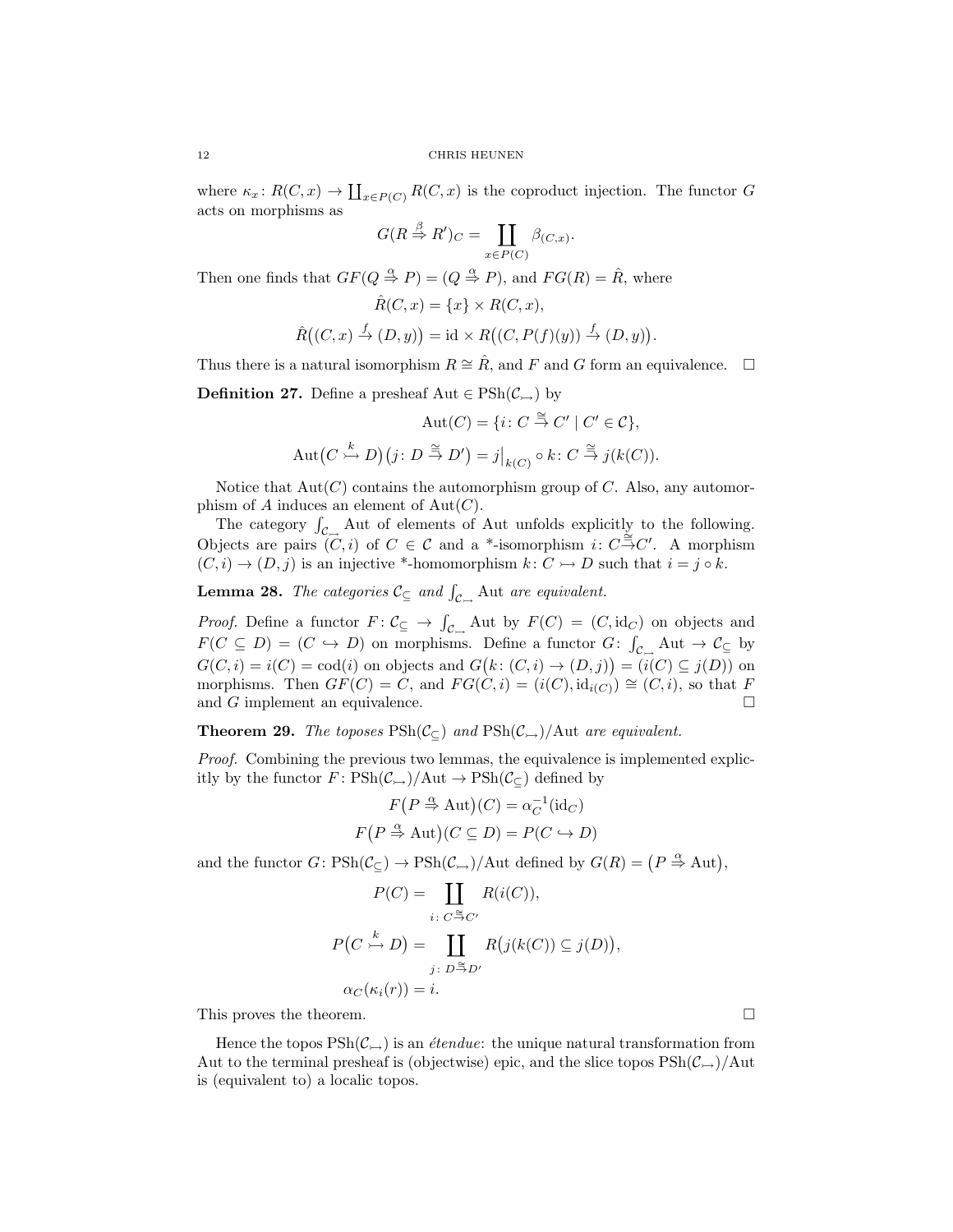**Lemma 30.** If  $F: \mathbf{C} \to \mathbf{D}$  is (half of) an equivalence, X is any object of  $\mathbf{C}$  and  $Y \cong F(X)$ , then the slice categories  $\mathbb{C}/X$  and  $\mathbb{D}/Y$  are equivalent.

*Proof.* Let  $G: D \to \mathbb{C}$  be the other half of the given equivalence, and pick an isomorphism  $i: Y \to F(X)$ . Define a functor  $H: \mathbf{C}/X \to \mathbf{D}/Y$  by  $H(a: A \to X) =$  $(i \circ Fa: FA \to Y)$  and  $H(f: a \to b) = Ff$ . Define a functor  $K: D/Y \to C/X$ by  $K(a: A \to Y) = (\eta_X^{-1} \circ Gi \circ Ga: GA \to X)$  and  $K(f: a \to b) = Gf$ . By naturality of  $\eta^{-1}$  we then have  $KH(a) \cong a$ . And because  $G\varepsilon = \eta^{-1}$  we also have  $HK(a) \cong a.$ 

**Lemma 31.** If the categories **C** and **D** are equivalent, then the toposes  $\text{PSh}(\mathbf{C})$ and  $\text{PSh}(\mathbf{D})$  are equivalent.

*Proof.* Given functors  $F: \mathbf{C} \to \mathbf{D}$  and  $G: \mathbf{D} \to \mathbf{C}$  that form an equivalence, one directy verifies that  $(-) \circ G : \mathrm{PSh}(\mathbf{C}) \to \mathrm{PSh}(\mathbf{D})$  and  $(-) \circ F : \mathrm{PSh}(\mathbf{D}) \to \mathrm{PSh}(\mathbf{C})$ also form an equivalence.  $\Box$ 

**Theorem 32.** If  $\mathcal{C}_{\rightarrow}(A)$  and  $\mathcal{C}_{\rightarrow}(B)$  are equivalent categories, then  $\mathcal{C}_{\subseteq}(A)$  and  $\mathcal{C}_{\subset}(B)$  are Morita-equivalent posets, i.e. the toposes  $\text{PSh}(\mathcal{C}_{\subset}(A))$  and  $\text{PSh}(\mathcal{C}_{\subset}(B))$ are equivalent.

*Proof.* If  $\mathcal{C}_{\rightarrow}(A) \simeq \mathcal{C}_{\rightarrow}(B)$ , then  $\mathrm{PSh}(\mathcal{C}_{\rightarrow}(A)) \simeq \mathrm{PSh}(\mathcal{C}_{\rightarrow}(B))$  by Lemma 31. Moreover, the object  $\text{Aut}_B$  is (isomorphic to) the image of the object  $\text{Aut}_A$  under this equivalence. Hence

$$
\mathrm{PSh}(\mathcal{C}_{\subseteq}(A)) \simeq \mathrm{PSh}(\mathcal{C}_{\rightarrow}(A)) / \mathrm{Aut}_A \simeq \mathrm{PSh}(\mathcal{C}_{\rightarrow}(B)) / \mathrm{Aut}_B \simeq \mathrm{PSh}(\mathcal{C}_{\subseteq}(B))
$$

by Theorem 29.  $\Box$ 

**Remark 33.** Hence  $\mathcal{C}_{\rightarrow}(A)$  is an invariant of the topos  $\text{PSh}(\mathcal{C}_{\subseteq}(A))$  as well as of the  $C^*$ -algebra A. It is not a complete invariant for the latter, however, as shown by Lemma 22. For example,  $\mathcal{C}_{\rightarrow}(M_n(\mathbb{C})) \simeq \mathcal{C}_{\rightarrow}(\mathbb{C}^n)$ , but  $\mathcal{C}_{\subseteq}(M_n(\mathbb{C})) \not\cong \mathcal{C}_{\subseteq}(\mathbb{C}^n)$ , and certainly  $M_n(\mathbb{C}) \not\cong \mathbb{C}^n$ .

We have relied heavily on equivalences of categories, and indeed a logical formula holds in the topos  $\text{PSh}(\mathbf{C})$  if and only if it holds in  $\text{PSh}(\mathbf{D})$  for equivalent categories **C** and **D**. Therefore one might argue that  $C_{\rightarrow}$  has too many morphisms, as compared to  $\mathcal{C}_{\subset}$ , for toposes based on it to have internal logics that are interesting from the point of view of foundations of quantum mechanics. Instead of equivalences, one could consider isomorphisms of categories. This also resembles Piron's original question more closely. After all, an equivalence of partial orders is automatically an isomorphism. The following theorem shows that  $\mathcal{C}_{\rightarrow}(A)$  is a weaker invariant of A than  $\mathcal{C}_{\subset}(A)$ , in this sense.

**Theorem 34.** If  $\mathcal{C}_{\rightarrow}(A)$  and  $\mathcal{C}_{\rightarrow}(B)$  are isomorphic categories, then  $\mathcal{C}_{\subseteq}(A)$  and  $\mathcal{C}_{\subset}(B)$  are isomorphic posets.

*Proof.* Let  $K: \mathcal{C}_{\rightarrow}(A) \rightarrow \mathcal{C}_{\rightarrow}(B)$  be an isomorphism. Suppose that  $C, D \in \mathcal{C}_{\rightarrow}(A)$ satisfy  $C \subseteq D$ . Consider the subcategory  $\mathcal{C}_{\rightarrow}(D)$  of  $\mathcal{C}_{\rightarrow}(A)$ . On the one hand, by Lemma 20 it is isomorphic to  $P(X) \rtimes S(X)$  for  $X = \text{Spec}(D)$ , and therefore has a faithful retraction  $F_A$  of the inclusion  $\mathcal{C}_{\rightarrow}(D) \rightarrow \mathcal{C}_{\rightarrow}(D)(0, 0)$  by Theorem 13. On the other hand, K maps it to  $\mathcal{C}_{\rightarrow}(K(D))$ , which is isomorphic to  $P(Y) \rtimes S(Y)$  for  $Y = \text{Spec}(K(D))$ , and therefore similarly has a retraction  $F_B$ . Moreover, we have  $KF_A = F_BK$ . Now, by Theorem 13, inclusions in  $\mathcal{C}_{\rightarrow}$  are characterized among all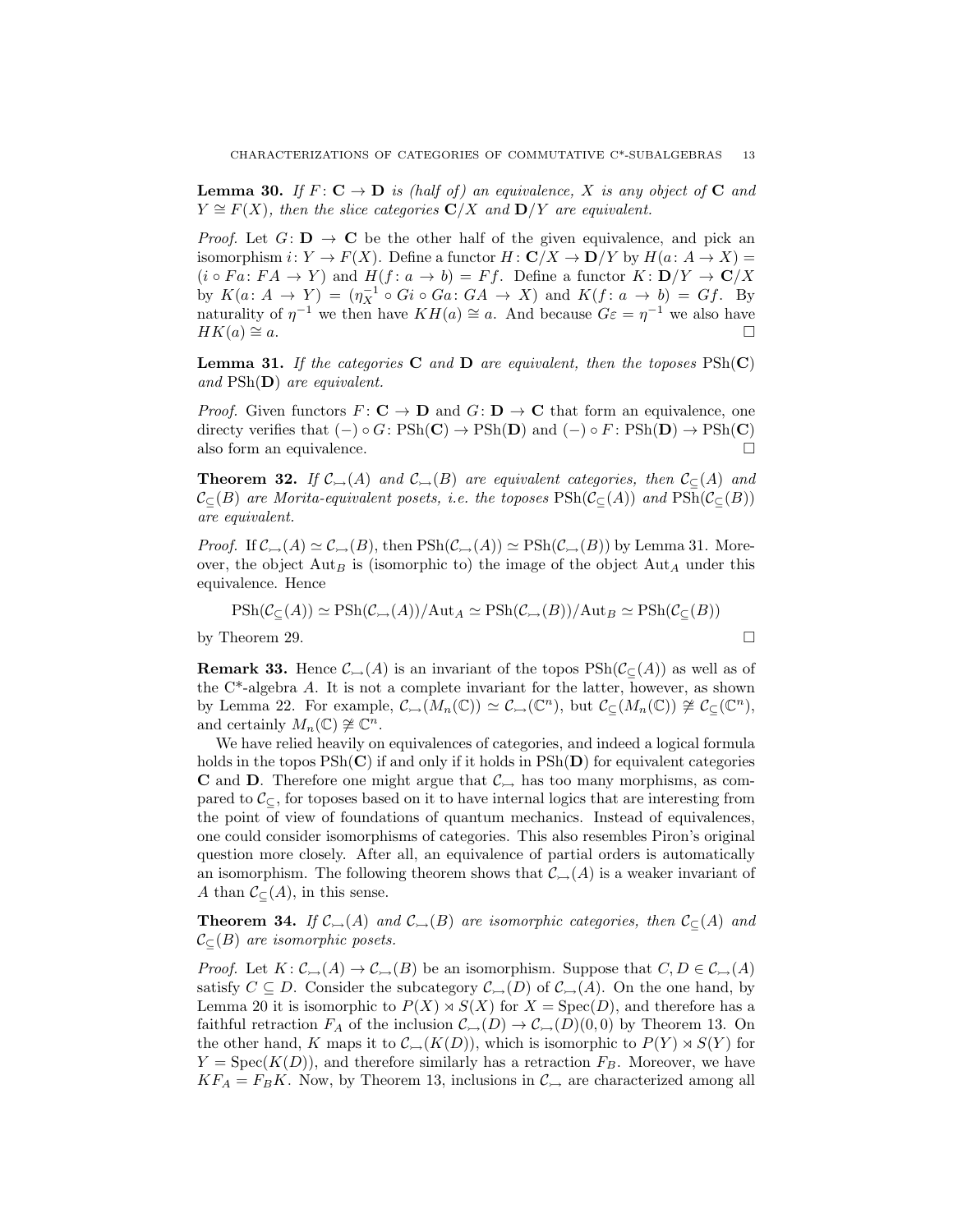morphisms f by  $F(f) = 1$ . Hence  $F_B(K(C \hookrightarrow D)) = K F_A(C \hookrightarrow D) = K(1) = 1$ , and therefore  $K(C) \subseteq K(D)$ .

It remains open whether existence of an isomorphism  $\mathcal{C}_{\subset}(A) \cong \mathcal{C}_{\subset}(B)$  implies existence of an isomorphism  $\mathcal{C}_{\rightarrow}(A) \cong \mathcal{C}_{\rightarrow}(B)$ . This question can be reduced as follows, because every injective \*-morphism factors uniquely as a \*-isomorphism followed by an inclusion. Supposing an isomorphism  $F: \mathcal{C}_{\mathbb{C}}(A) \to \mathcal{C}_{\mathbb{C}}(B)$ , we have  $\mathcal{C}_{\rightarrow}(A) \cong \mathcal{C}_{\rightarrow}(B)$  if and only if there is an isomorphism  $G: \mathcal{C}_{\cong}(A) \to \mathcal{C}_{\cong}(B)$  that coincides with F on objects. Now, in case A is (isomorphic to)  $M_n(\mathbb{C})$ , (so is B, and) if  $C, D \in \mathcal{C}(A)$  are isomorphic then so are  $F(C)$  and  $F(D)$ : if  $C \cong D$ , then  $\dim(C) = \dim(D)$ , so  $\dim(F(C)) = \dim(F(D))$  because F preserves maximal chains, and hence  $F(C) \cong F(D)$ . However, it is not clear whether this behaviour is functorial, i.e. extends to a functor G.

## APPENDIX A. INVERSE SEMIGROUPS AND ÉTENDUES

The direct proof of Theorem 29 follows from [13, A.1.1.7], but it can also be arrived at through a detour via inverse semigroups, based on results due to Funk [9]. This appendix describes the latter intermediate results, which might be of independent interest. Fix a unital C\*-algebra A.

**Definition 35.** Define a set T with functions  $T \times T \to T$  and  $T \stackrel{*}{\to} T$  by:

$$
T = \left\{ C \stackrel{i}{\rightarrow} A \mid C \in \mathcal{C}, i \text{ is an injective *-homomorphism} \right\},\
$$
  

$$
(C' \stackrel{i'}{\rightarrow} A) \cdot (C \stackrel{i}{\rightarrow} A) = (i^{-1}(C') \stackrel{i' \circ i}{\rightarrow} A),
$$
  

$$
(C \stackrel{i}{\rightarrow} A)^* = (i(C) \stackrel{i^{-1}}{\rightarrow} A).
$$

The multiplication is well-defined, because the inverse image of a \*-algebra under a \*-homomorphism is again a \*-algebra, and the inverse image of a closed set is again a closed set, so that  $i^{-1}(C)$  is indeed a commutative C<sup>\*</sup>-algebra. The operation  $*$  is well-defined because of Lemma 5; and on the image,  $i^{-1}$  is a welldefined injective \*-homomorphism. One can verify that together, these data form an inverse semigroup; that is, multiplication is associative, and  $i^*$  is the unique element with  $ii^*i = i$  and  $i^*ii^* = i^*$ .

**Lemma 36.** For 
$$
(C \xrightarrow{i} A) \in T
$$
, we have  $i^*i = (C \hookrightarrow A)$  and  $ii^* = (i(C) \hookrightarrow A)$ .

Proof. For the former claim:

$$
(C \xrightarrow{i} A)^* \cdot (C \xrightarrow{i} A) = (i(C) \xrightarrow{i-1} A) \cdot (C \xrightarrow{i} A) = (i^{-1}(i(C)) \xrightarrow{i^{-1} \circ i} A) = (C \hookrightarrow A).
$$

For the latter claim:

$$
(C \xrightarrow{i} A) \cdot (C \xrightarrow{i} A)^* = (C \xrightarrow{i} A) \cdot (i(C) \xrightarrow{i-1} A)
$$

$$
= ((i^{-1})^{-1}(C) \xrightarrow{i \circ i^{-1}} A) = (i(C) \hookrightarrow A).
$$

This proves the lemma.

**Definition 37.** For any inverse semigroup T, one can define the groupoid  $G(T)$ whose objects are the idempotents of T, i.e. the elements  $e \in T$  with  $e^2 = e$ . A morphism  $e \to f$  is an element  $t \in T$  satisfying  $e = t^*t$  and  $tt^* = f$ .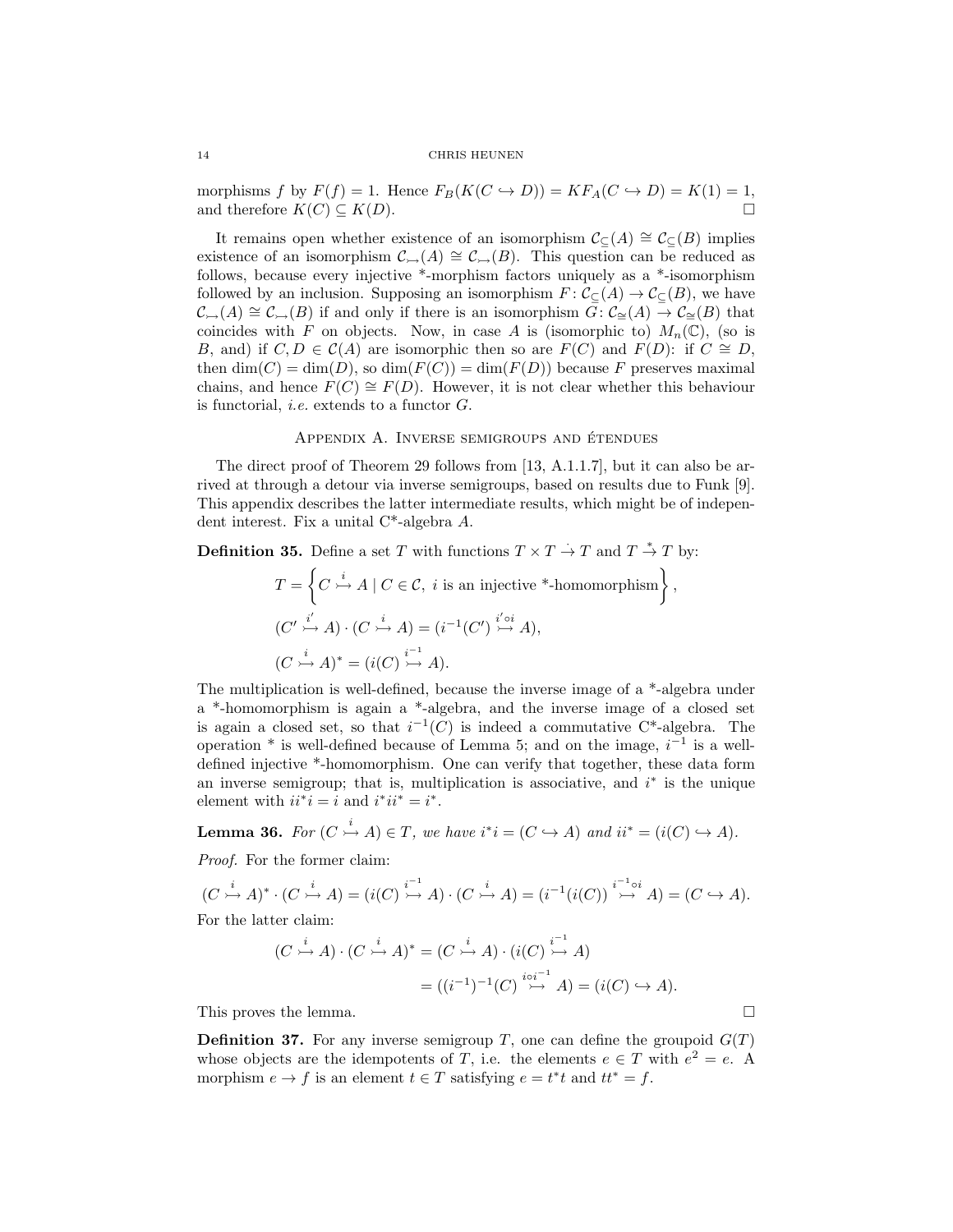**Proposition 38.** The groupoids  $G(T)$  and  $C_$ <sup> $\cong$ </sup> are isomorphic.

*Proof.* An element  $(C \stackrel{i}{\rightarrow} A)$  of T is idempotent when  $i^{-1}(C) = C$  and  $i^2 = i$ on C. That is, the objects of  $G(T)$  are the inclusions  $(C \hookrightarrow A)$  of commutative  $C^*$ -subalgebras; we can identify them with  $C$ .

A morphism  $C \to C'$  in  $G(T)$  is an element  $(D \to A)$  of T such that  $(C \hookrightarrow A)$  =  $j^*j = (D \hookrightarrow A)$  and  $(C' \hookrightarrow A) = jj^* = (j(D) \hookrightarrow A)$ , *i.e.*  $C = D$  and  $C' = j(D)$ . That is, a morphism  $C \to C'$  is an injective \*-homomorphism  $j: C \to C'$  that satisfies  $j(D) = C'$ , *i.e.* that is also surjective. In other words, a morphism  $C \to C'$ is a \*-isomorphism  $C \to C'$ . В последните последните последните последните последните последните последните последните последните последн<br>В последните последните последните последните последните последните последните последните последните последнит

**Definition 39.** For any inverse semigroup  $T$ , one can define a partial order on the set  $E(T) = \{e \in T \mid e^2 = e\}$  of idempotents by  $e \leq f$  iff  $e = fe$ .

In fact,  $G(T)$  is not an ordered groupoid, with  $G(T)_0 = E(T)$ .

**Proposition 40.** The posets  $E(T)$  and  $C_{\subseteq}$  are isomorphic.

*Proof.* As with  $G(T)$ , objects of  $E(T)$  can be identified with C. Moreover, there is an arrow  $C \to C'$  if and only if

$$
(C \hookrightarrow A) = (C' \hookrightarrow A) \cdot (C \hookrightarrow A) = (C \cap C' \hookrightarrow A),
$$

*i.e.* when  $C \cap C' = C$ . That is, there is an arrow  $C \to C'$  iff  $C \subseteq C'$ . — П

Also,  $G(T)$  is always a subcategory of the following category  $L(T)$ .

**Definition 41.** For any inverse semigroup  $T$ , one can define the left-cancellative category  $L(T)$  whose objects are the idempotents of T. A morphism  $e \to f$  is an element  $t \in T$  satisfying  $e = t^*t$  and  $t = ft$ .

**Proposition 42.** The categories  $L(T)$  and  $\mathcal{C}_{\rightarrow}$  are isomorphic.

*Proof.* As with  $G(T)$ , objects of  $L(T)$  can be identified with C. A morphism  $C \to C'$ in  $L(T)$  is an element  $(j: D \rightarrow A)$  of T such that  $(C \hookrightarrow A) = j^*j = (D \hookrightarrow A)$  and

$$
(D \xrightarrow{j} A) = (C' \hookrightarrow A) \cdot (D \xrightarrow{j} A) = (j^{-1}(C') \xrightarrow{j} A).
$$

That is, a morphism  $C \to C'$  is an injective \*-homomorphism  $j: C \to A$  such that  $C = j^{-1}(C')$ . Hence we can identify morphisms  $C \to C'$  with injective \*homomorphisms  $j: C \rightarrowtail C'$ . В последните последните последните последните последните последните последните последните последните последн<br>В последните последните последните последните последните последните последните последните последните последнит

Every ordered groupoid G has a classifying topos  $\mathcal{B}(G)$ . We now describe the topos  $\mathcal{B}(G(T))$  explicitly, unfolding the definitions on [9, page 487].

For a presheaf  $P: C_{\subseteq}^{\text{op}} \to \textbf{Set}$ , define another presheaf  $P^* : C_{\subseteq}^{\text{op}} \to \textbf{Set}$  by

$$
P^*(C) = \{(j, x) \mid j \in C_{\cong}(A)(C, C'), x \in P(C')\}.
$$

On a morphism  $C \subseteq D$ , the presheaf  $P^* \colon P^*(D) \to P^*(C)$  acts as

$$
(k: D' \stackrel{\cong}{\to} D, y \in P(D')) \longmapsto \left(k\big|_{C} : C \stackrel{\cong}{\to} k(C), P(k(C) \subseteq D')(y)\right).
$$

An object of  $\mathcal{B}(G(T))$  is a pair  $(P, \theta)$  of a presheaf  $P: C_{\subseteq}^{\text{op}} \to \mathbf{Set}$  and a natural transformation  $\theta: P^* \Rightarrow P$ . A morphism  $(P, \theta) \rightarrow (Q, \xi)$  is a natural transformation  $\alpha \colon P \Rightarrow Q$  satisfying  $\alpha \circ \theta = \xi \circ \alpha^*$ , where the natural transformation  $\alpha^* \colon P^* \Rightarrow Q^*$ is defined by  $\alpha_C^*(j, x) = (j, \alpha_C(x)).$ 

**Lemma 43.** The toposes  $\text{PSh}(\mathcal{C}_{\rightarrow})$  and  $\mathcal{B}(G(T))$  are equivalent.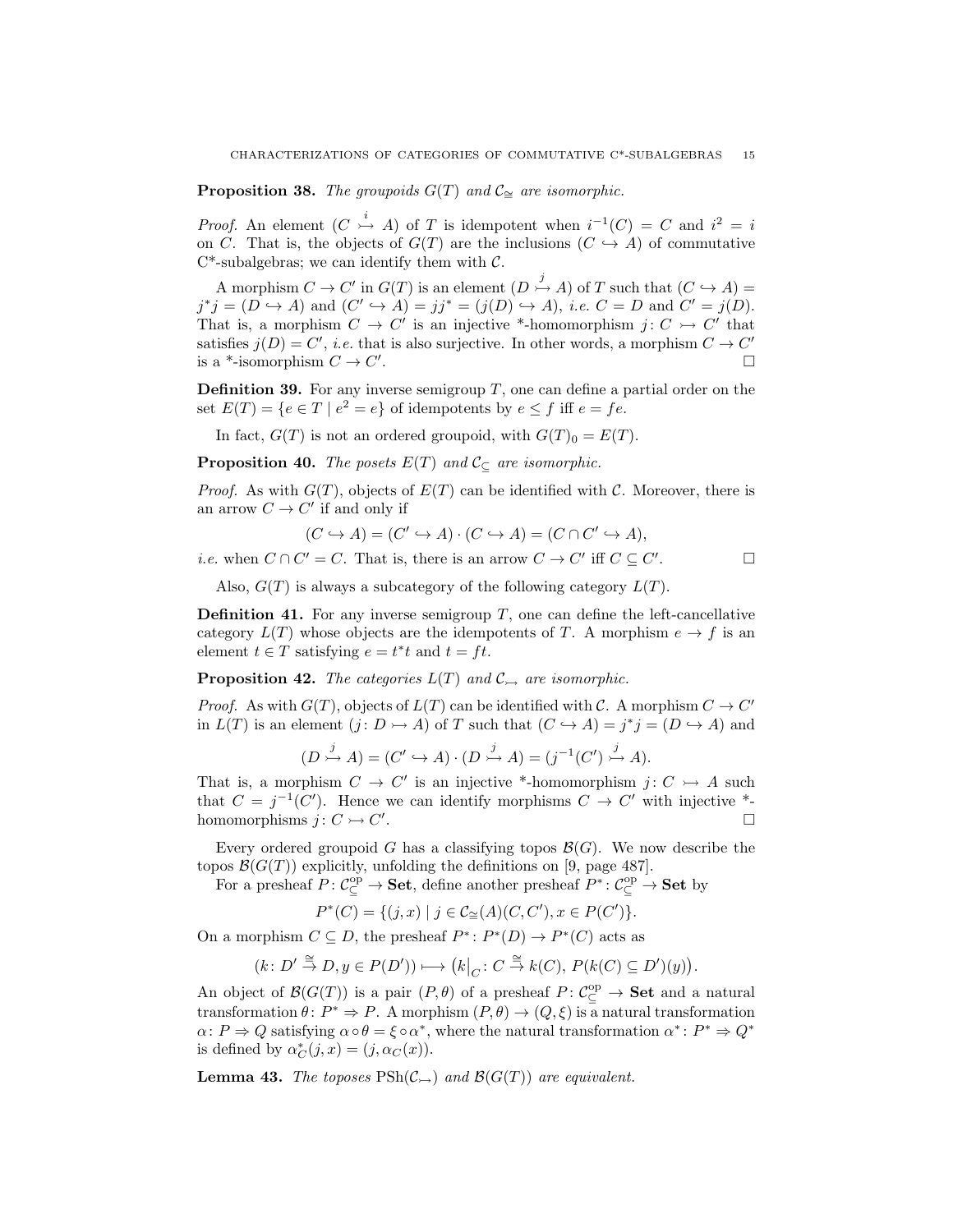*Proof.* Combine Proposition 42 with [9, Proposition 1.12]. Explicitly,  $(P, \theta)$  in  $\mathcal{B}(G(T))$  gets mapped to  $F: \mathcal{C}_{\rightarrow}(A)^\text{op} \rightarrow \mathbf{Set}$  defined by  $F(C) = P(C)$  and

$$
F(k: C \rightarrow D)(y) = \theta_C(k: C \stackrel{\cong}{\rightarrow} k(C), P(k(C) \subseteq D)(y)).
$$

Conversely, F in  $\text{PSh}(\mathcal{C}_{\rightarrow})$  gets mapped to  $(P, \theta)$ , where

$$
P(C) = F(C),
$$
  
\n
$$
P(C \subseteq D) = F(C \hookrightarrow D),
$$
  
\n
$$
\theta_C(j: C \stackrel{\cong}{\to} C', x \in F(C')) = F(C' \stackrel{j^{-1}}{\to} C \subseteq D)(x).
$$

 $\Box$ 

There is a canonical object  $S = (S, \theta)$  in  $\mathcal{B}(G(T))$ , defined as follows.

$$
S(C) = \{i \colon C \to A\},
$$
  

$$
S(C \subseteq D)(j \colon D \to A) = (j|_C \colon C \to A).
$$

In this case  $S^*$  becomes

$$
S^*(C) = \{(j,i) \mid j: C \stackrel{\cong}{\to} C', i: C' \to A\},
$$
  

$$
S^*(C \subseteq D)(j,i) = (j \mid_C : C \stackrel{\cong}{\to} j(C), i \big|_{j(C)} : j(C) \to A).
$$

Hence we can define a natural transformation  $\theta: S^* \Rightarrow S$  by

$$
\theta_C(j,i) = i \circ j.
$$

The equivalence of the previous lemma maps **S** in  $\mathcal{B}(G(T))$  to **D** in  $\text{PSh}(\mathcal{C}_{\rightarrow})$ :

$$
\mathbf{D}(C) = \{i \colon C \rightarrowtail A\},
$$
  

$$
\mathbf{D}(k \colon C \rightarrowtail D)(j \colon D \rightarrowtail A) = (j \circ k \colon C \rightarrowtail A).
$$

Technically, the topos  $\mathcal{B}(G(T))$  is an étendue: the unique morphism from some object S to the terminal object is epic, and the slice topos  $\mathcal{B}(G(T))/S$  is (equivalent to) a localic topos. The following lemma makes the latter equivalence explicit.

**Lemma 44.** The toposes  $\mathcal{B}(G(T))/S$  and  $\text{PSh}(\mathcal{C}_{\subseteq})$  are equivalent.

*Proof.* Combine Proposition 40 with equation (1) in [9, page 488].

Combining the previous two lemmas, we find:

**Theorem 45.** The toposes  $\text{PSh}(\mathcal{C}_{\rightarrow})/\mathbf{D}$  and  $\text{PSh}(\mathcal{C}_{\subseteq})$  equivalent.

In our specific application, we have more information and it is helpful to reformulate things slightly. By Lemma 5, giving an injective \*-homomorphism  $i: C \rightarrow A$  is the same as giving a \*-isomorphism  $C \cong C'$  for some  $C' \in \mathcal{C}$  (by taking  $C' = i(C)$ ). Hence S is isomorphic to the object  $\mathbf{Aut} = (\mathrm{Aut}, \theta)$  in  $\mathcal{B}(G(T))$  with  $\theta_C(j, i) = i \circ j$ . This leads to Theorem 29.